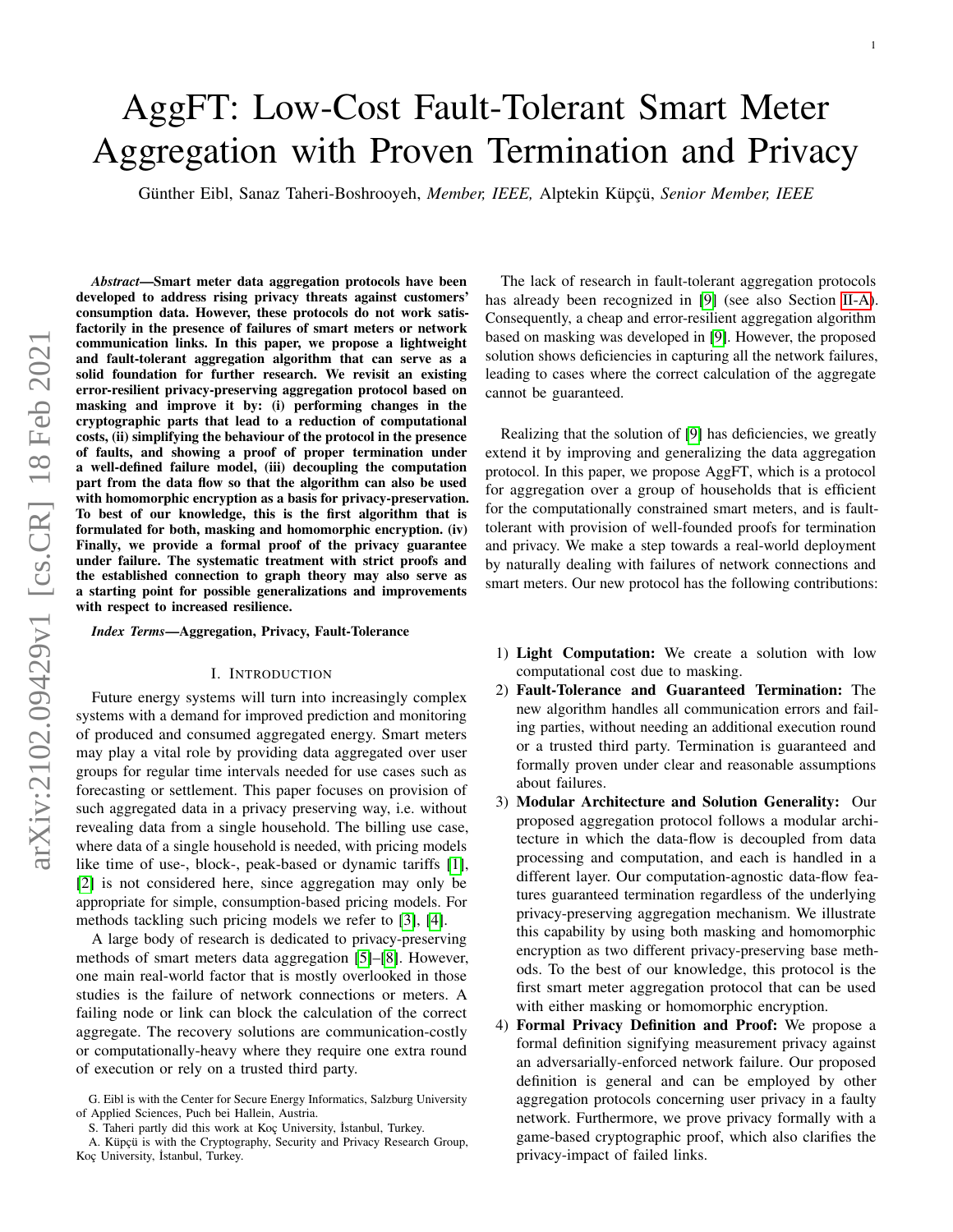# II. RELATED WORK

# <span id="page-1-0"></span>*A. Existing Aggregation Algorithms*

Aggregation protocols aim at privately summing the values of a given set of smart meters. The main methods (sometimes combined) are: masking [\[6\]](#page-13-7), [\[9\]](#page-13-6)–[\[13\]](#page-13-8), additive homomorphic encryption [\[5\]](#page-13-4), [\[7\]](#page-13-9), [\[10\]](#page-13-10), [\[14\]](#page-13-11)–[\[16\]](#page-13-12), and multiparty computation with secure secret sharing [\[8\]](#page-13-5), [\[13\]](#page-13-8), [\[17\]](#page-13-13). Differential privacy is typically applied on top of these aggregation methods [\[5\]](#page-13-4), [\[11\]](#page-13-14), [\[16\]](#page-13-12), thereby adding a privacy guarantee to the aggregated value.

Many papers propose privacy-preserving protocols without providing a mechanism that works in case of faulty smart meters or non-working communication links [\[5\]](#page-13-4)–[\[8\]](#page-13-5). Only a small number of papers discuss fault-tolerance (typically only failures of smart meters but not communication links). In [\[14\]](#page-13-11), aggregation using homomorphic encryption proceeds along an aggregation tree. A failing node would result in loss of values for all meters of the subtree rooted at that node. In [\[15\]](#page-13-15) this problem is solved and the solution can also be applied to the methods of [\[5\]](#page-13-4) and [\[16\]](#page-13-12). The solution of [\[15\]](#page-13-15) is intended to work for quite different protocols that (i) use homomorphic encryption method enhanced with differential privacy and (ii) assume a star topology where the nodes only communicate with the aggregator. The key to achieving fault-tolerance is to organize the nodes into a tree of user groups. Each user is contained in several blocks. When a user fails, aggregation must be done over disjoint blocks that cover the functioning users. However, to cover all functioning nodes, each node would need to perform roughly  $\lfloor \log_2(n) \rfloor + 1$  costly homomorphic encryption operations. This computational overhead for devices with low computational power, such as smart meters, should be avoided. In [\[16\]](#page-13-12), fault-tolerance is achieved by employing a *thresholded* Paillier-cryptosystem which works if enough parties remain. This solution can of course not be applied to the cheaper protocols that rely on masking. The protocol of [\[10\]](#page-13-10) combines homomorphic encryption with masking in the exponent of Paillier's encryption scheme [\[18\]](#page-13-16). In case of malfunctioning smart meters, missing random numbers are proposed to be retrieved by additionally contacting a trusted third party (the manufacturer) that can provide the missing information in a privacy-preserving way.

In [\[11\]](#page-13-14), masking is employed with pairwise random shares that cancel each other in clusters of smart meters. Since missing shares would destroy the result, the corresponding counterparts need to be queried in an additional round. The paper nicely extends the basic masking procedure and achieves a differentially private aggregate by adding noise in a distributed way. With this second round it not only ensures that masking still works but also ensures that differential privacy is maintained. In [\[12\]](#page-13-17) all smart meters send their masked values directly to the energy supplier (ES), which knows the sum of the shares. If a smart meter fails, the initial exchange of the random shares must be triggered again. Lost messages are treated using acknowledgement (ACK) signals similar to [\[9\]](#page-13-6), and require not only additional steps but also that the key aggregator and the ES do not collude. Masking is also the basic method applied in [\[8\]](#page-13-5): there the random values are hashes that are secretly shared

2

with additional parties, called authorites. This method also allows for various other computations than just the sum and privacy is provided if at least one authority is not corrupted.

In the context of federated learning with sensitive data [\[13\]](#page-13-8), masking is combined with secret sharing to handle dropping users. In this case, a recovery round is needed, and a second masking procedure is applied to preserve privacy of the dropping users in the recovery phase. Secure multiparty computation using threshold Shamir secret sharing with faulttolerance is proposed in [\[17\]](#page-13-13). While computations for smart meters are cheap, most computations are done at DCCs (Data Communication Companies). Trust in the DCCs is needed, since privacy is not guaranteed if all DCCs collude.

In all these papers, fault tolerance needs additional effort or trust in additional parties. Moreover, informal privacy discussions are still more common [\[6\]](#page-13-7), [\[7\]](#page-13-9), [\[9\]](#page-13-6), [\[11\]](#page-13-14), [\[14\]](#page-13-11), [\[19\]](#page-13-18) than formal proofs. Only in [\[9\]](#page-13-6), aggregation can be done in presence of failures without any of these requirements. However, no proof for termination exists and indeed some failures lead to an incomplete round (see Section [III-B\)](#page-2-0).

### *B. Error-Resilient Masking Algorithm from [\[9\]](#page-13-6)*

The intended flow of the aggregation protocol developed in [\[9\]](#page-13-6) is shown in Figure [1,](#page-2-1) the algorithm itself is described in Algorithm [1,](#page-2-2) omitting the temporal aggregation part. In each round each smart meter  $\mathcal{SM}_i$  masks its measurement  $m_{i,t}$  by adding a random share  $s_{i,t} \in \mathbb{Z}_k$  and a share  $s_i^0$  that is only known by  $\mathcal{SM}_i$  and the DC (line 15). Since  $s_{i,t}$  is only known to  $\mathcal{SM}_i$ , it hides (masks) the measurement  $m_{i,t}$ . If the  $DC$ calculates the sum of the masked measurements, it can subtract  $\sum_i s_i^0$ , since he has this information. However the sum of the shares  $s_{i,t}$  still masks the aggregate. This sum is calculated along the ring of smart meters without the DC which only gets the sum at the end of a round.

The intended flow proceeds along an ordered sending list  $L = (D\mathcal{C}, 1, \ldots, N, \mathcal{D}\mathcal{C})$  starting at the Data Concentrator (DC). The DC sends its random share  $S_0 := s_{0,t} \in \mathbb{Z}_k$  to smart meter 1 ( $\mathcal{SM}_1$ ) (line 8).  $\mathcal{SM}_1$  gets active, masks its measurement  $m_{1,t}$  (line 15) using its share  $s_{1,t}$  and adds its share to the one obtained from the  $DC$  (line 16). The static shares  $s_i^0$  are shared with the DC and intended as a means against eavesdroppers. Then  $S\mathcal{M}_1$  sends the masked measurement  $\tilde{m}_{1,t}$  to the DC (line 17) and the updated sum of shares  $S_1 = S_0 + s_{1,t}$  to the the next party in L ( $\mathcal{SM}_2$ ), which gets active. This procedure continues until the last smart meter  $\mathcal{SM}_N$  sends the sum of the shares  $S_N$  to the DC (line 20). The DC subtracts  $S_N$  from the sum of the masked measurements which yields the desired aggregate (line 28).

The key to privacy is the fact that (i) the next  $(n)$  smart meters in the sending list  $L$  only gets random shares (line 18) and (ii) the DC only gets masked measurements  $\tilde{m}_{i,t}$  and hashes (line 17). The  $DC$  can only reveal the aggregate by subtracting  $S_N$ . The key to fault-tolerance is that each smart meter tries to contact the next smart meter in the list (lines 18- 22). If the link and the next smart meter work, the successfully contacted smart meter sends an ACK signal back (line 14) such that the currently active smart meter checks that the next one takes over (line 19) and that it can get inactive.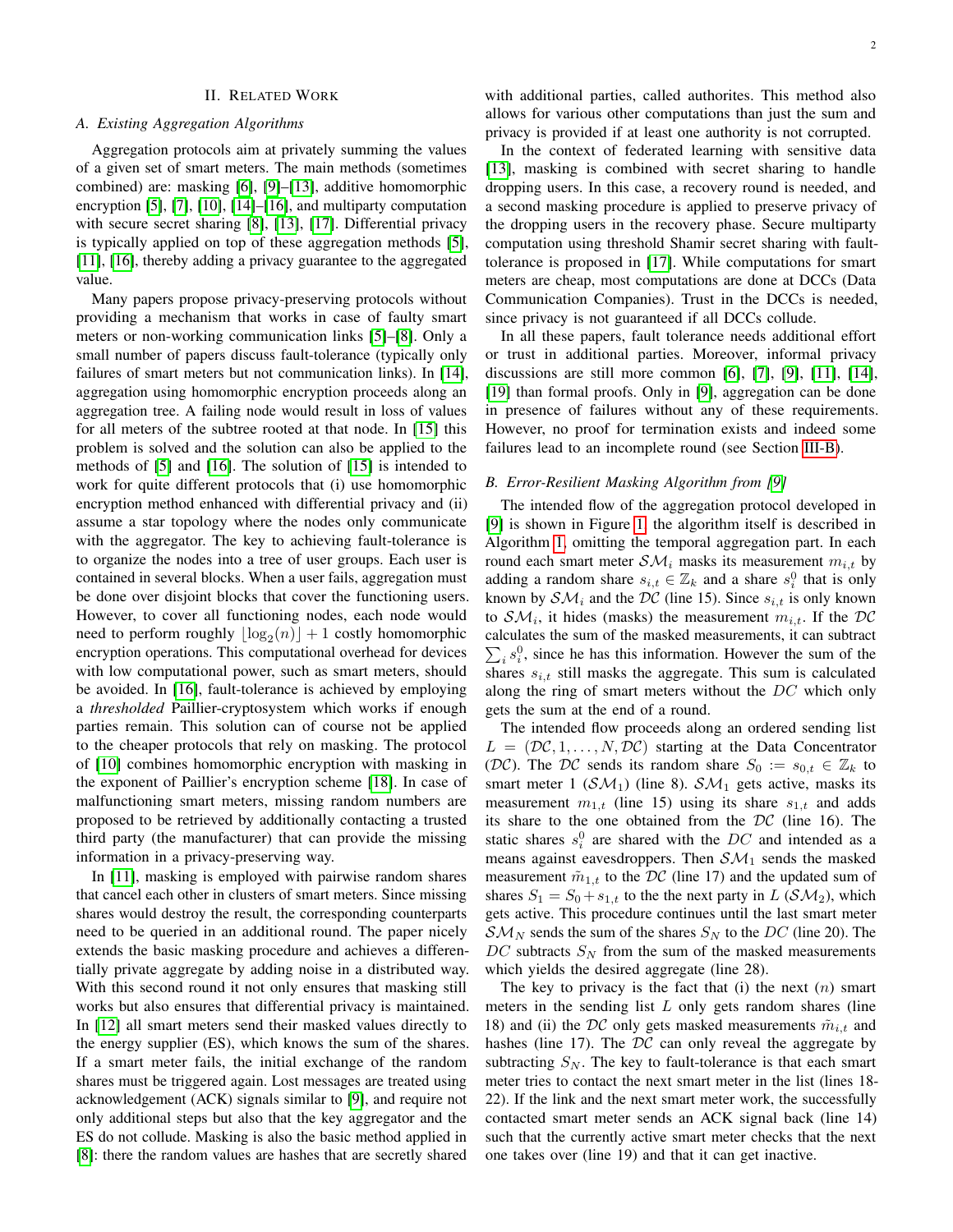

<span id="page-2-1"></span>Fig. 1. Illustration of the information flow of the masking protocol: it starts at the  $DC$ , proceeds along the ring of smart meters and ends at the  $DC$ . The sum of shares  $S$  is computed along the ring. When a smart meter gets active it sends its masked value  $\tilde{m}$  directly to the  $DC$  (gray arrows). In practice, the arrows point in both directions because each message is directly answered by a corresponding ACK-message.

# Algorithm 1: Aggregation algorithm of [\[9\]](#page-13-6)

1 Initialization

2 Provide sending list L to all smart meters and to  $DC$ <br>
3  $\forall i$ :  $DC$  sends static share  $s_i^0$  to  $S\mathcal{M}_i$ ,  $S^0 = \sum_i s_i^0$  $3\ \forall i: \mathcal{DC}$  sends static share  $s_i^0$  to  $\mathcal{SM}_i$ ,  $S^0 = \sum_i s_i^0$ 5 while  $t \leq T$  do 6 | One round One round of reading  $t$ 7 All participating parties i generate a random  $s_{i,t}$ <br>B DC sends  $M_{0\rightarrow 1} = (s_{0,t}||ID_{DC})$  to  $SM_1, n = 1$ 8 DC sends  $M_{0\rightarrow 1} = (s_{0,t}||\bar{\text{ID}}_{DC})$  to  $\mathcal{SM}_1$ ,  $n = 1$ <br>9 while no  $M_{0\rightarrow 0}^{\text{ack}}$  from  $\mathcal{SM}_n$  within  $\Delta t$  do 9 while no  $M_{0\leftarrow n}^{\text{ack}}$  from  $\mathcal{SM}_n$  within  $\Delta t$  do  $10$   $\parallel$   $n = n + 1$ , DC sends  $M_{0\rightarrow n}$  to next  $\mathcal{SM}_n$ .  $11$  end 12  $i = n, p = 0 = \mathcal{DC}, n = i + 1$ <br>13 while  $i < N$  do while  $i \leq N$  do<br> $| \times \text{Only } \mathcal{SM}_i$  acts  $\frac{1}{x}$  Only  $\mathcal{SM}_i$  acts  $\star/$ 14 Send an Ack-signal  $M_{p\leftarrow i}^{\text{Ack}}$  to  $L(p)$ 15  $\left| \begin{array}{c} \tilde{m}_{i,t} = m_{i,t} + s_{i,t} + s_i^0 \mod k \end{array} \right|$ 16  $S_i = S_p + s_{i,t} \mod k$ 17 Send  $(\widetilde{m}_{i,t}||H(m_{i,t})||H(s_{i,t})||t)$  to  $\mathcal{DC}$ <br>18 Send  $S_i$  to  $L(n)$ . 18 | Send  $S_i$  to  $L(n)$ . 19 while  $\mathcal{SM}_i$  does not get  $M_{n\to i}^{\text{Ack}}$  within  $\Delta t$  do 20 | |  $n = n + 1$ , send  $S_i$  to  $L(n)$  $21$  end 22 |  $p = i, i = n$  $23$  end 25 Aggregation  $/*$  Only  $DC$  acts  $*$  / 26 Check if  $H(S_N) = \prod_i H(s_{i,t})$ 27  $\forall \tilde{m}_{i,t}: \text{check } H(\tilde{m}_{i,t}) = H(m_{i,t})H(s_{i,t})H(s_0^0)$ 28 Calculate aggregate  $A_t = \sum_i \tilde{m}_{i,t} - S_N - S^0$ 29 | Increase  $t$ 30 end

<span id="page-2-2"></span>In masking protocols, a single inconsistency between the shares added along the ring and the shares added to the measurements completely destroys the result. In order to check consistency, hashes of the measurements  $H(m_{i,t})$  and the shares  $H(s_{i,t})$  are introduced. A missing link of the active smart meter  $\mathcal{SM}_i$  to the DC and consistency can then be detected by the check of the hashes of the shares in lines 26 and 27. However, this failure is only detected but not corrected.

#### III. AGGFT

While Algorithm [1](#page-2-2) makes an important step towards faulttolerance, a re-investigation shows several issues; problems were partly arising due to missing assumptions about the errors and missing formal proofs.

#### *A. Assumptions*

To protect privacy against external attackers, our solution needs secure and authenticated channels that connect the smart meters to the  $DC$ . Since during smart grid deployment, the  $DC$  initially configures the smart meters (e.g., setting up reporting procedure and frequency), secure and authenticated channels can easily be established using only symmetric-key authenticated encryption with pre-shared keys between each  $\mathcal{SM}_i$  and  $\mathcal{DC}$  without requiring heavy public-key cryptography.

The common assumption about failures here will be that a smart meter or a communication link is either working correctly (on) or not (off) during a single aggregation round. Link failures are assumed bi-directional; therefore, the link-structure during a round can be described as an undirected graph  $G = (V, E)$ , as shown in Figure [2.](#page-3-0) The vertices  $V$  correspond to the entities involved in the aggregation protocol, lines describe the edges (links) E. Solid lines are the links  $E' \subseteq E$  working in round t, dashed lines are the links that fail. The check that a link is on can be done by sending a message, which is answered by an ACK return message. If a link is on, both the original and the return messages get through. Therefore both the receiver and the sender know, whether the link is on or not. If a link or a smart meter is off, the sender does not get an ACK within a time period  $\Delta T$ , and therefore also knows that the link or the receiver is off. The improved Algorithm [2](#page-3-1) does not specify  $\Delta T$  and assumes that a proper  $\Delta T$  can be empirically set. The  $DC$  is assumed to be always on.

#### <span id="page-2-0"></span>*B. Failure Resistance and Simplifying the Flow*

AggFT, as illustrated in Algorithm [2,](#page-3-1) is designed to proceed from the  $DC$  along the ring of smart meters and back to the  $DC$ . Similarly to Algorithm [1,](#page-2-2) during proceeding along the ring, when a party is *active*, it performs some computations and then activates the next party in the list.

The most important feature of AggFT is the following: the smart meters do not send their data (masked measurements) in the loop but right at the beginning (line 2). By only considering smart meters where the message gets through (line 3), this subtle change removes the uncertainty about (i) all the links to the  $DC$  and (ii) failures of smart meters. Since the smart meters and the link to the  $DC$  work at the beginning, the assumption about link-failures formally ensures that this also holds for the rest of the round. For the example network in Figure [2,](#page-3-0) it is therefore known from the beginning that smart meters  $S\mathcal{M}_2$ and  $S\mathcal{M}_4$  can not send their masked measurement to the  $DC$ in this round. Since they can therefore not *contribute* to the aggregate, it makes sense to remove smart meters  $\mathcal{SM}_2$  and  $\mathcal{SM}_4$  at the beginning, so they can never get active.

Sending the data to the  $DC$  right at the beginning also has an important consequence for the termination of AggFT. For the example network in Figure [2,](#page-3-0) Algorithm [1](#page-2-2) would proceed from the DC via  $SM_1$  and  $SM_3$  to  $SM_4$ . However, it does not terminate, because  $S\mathcal{M}_4$  has no instruction of how to send the sum of the shares  $S_4$  to the  $DC$  when this link fails. In contrast, AggFT excludes  $S\mathcal{M}_2$  and  $S\mathcal{M}_4$  right at the beginning so that this case can not happen. While this is only an intuitive example, the termination of AggFT will be proven in Section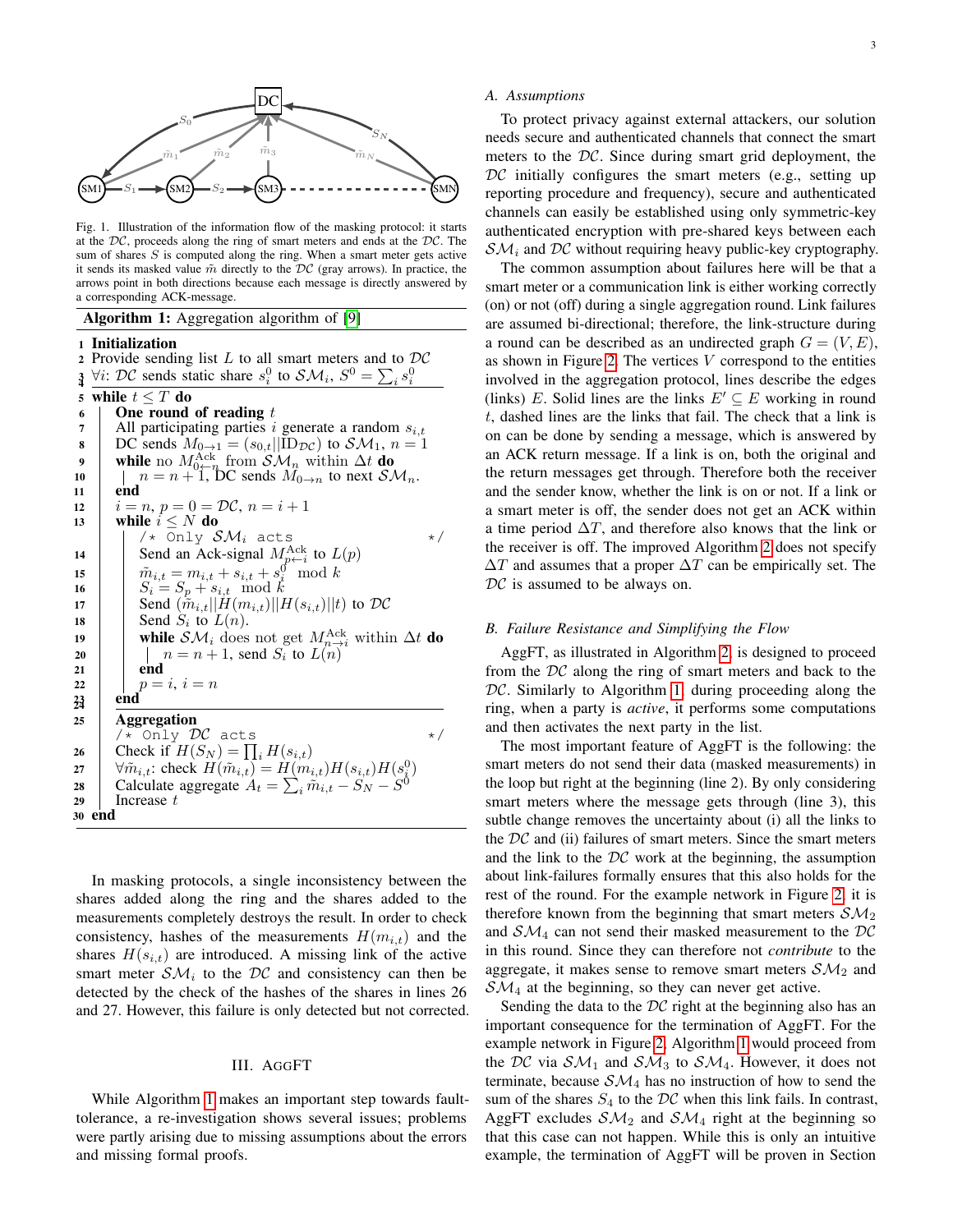# Algorithm 2: AggFT

1 Algorithm main()  $/*$  Sending of initial data:  $*/$ 2 All  $SM_i$  send  $\langle t, i, \text{data}_i \rangle$  to DC and get inactive<br>3 DC sets  $L_{rem} = (i | \text{data}_i \text{ was received})$ 3 DC sets  $L_{rem} = (i| \text{ data}_i \text{ was received})$ <br>4 If  $(|L_{rem}| > N_{min})$ ; stop round t. 4 If ( $|L_{rem}| \ge N_{min}$ ): stop round t.<br>5  $\mathcal{DC}$  sets  $L_{set} = \{\}$  $DC$  sets  $L_{act} = \{\}$  $\bullet$  |  $DC$  calculates  $S$ /\* Start of aggregation \*/ 7 DC chooses first entry *i* from  $L_{rem}$ <br>8 DC sends (*S*. L<sub>inem</sub>, L<sub>inet</sub>) to *SM*.  $DC$  sends  $\langle S, L_{\text{rem}}, L_{\text{act}} \rangle$  to  $SM_i$ /\*  $\mathcal{SM}_i$  gets active & takes over 9 |  $\mathcal{SM}_i$  sends Ack<sub>S</sub> back 10 |  $\mathcal{SM}_i$  calculates  $S_i$  sets  $S = S_i$ 11  $\left\{\n \begin{array}{l}\n \mathcal{SM}_i\n \end{array}\n \right\} \text{ sets } L_{\text{act}} = L_{\text{act}} \cup \{i\},\ L_{\text{rem}} = L_{\text{rem}} \setminus \{i\}$ <br>
12  $i \text{sLast} = \text{checkLast}(L_{\text{rem}}, L_{\text{act}}, N_{\text{min}})$  $isLast = \text{checkLast}(L_{\text{rem}}, L_{\text{act}}, N_{min})$ 13  $tryNext = \neg isLast$ <br>14 while  $trvNext = true$  d <sup>14</sup> while *tryNext=true* do 15  $\begin{array}{|c|c|} \hline \end{array}$  SM<sub>i</sub> chooses next  $j \in L_{\text{rem}}$ <br>16  $\begin{array}{|c|c|} \hline \end{array}$  SM<sub>i</sub> sends  $\langle S, L_{\text{rem}}, L_{\text{act}} \rangle$  $\mathcal{SM}_i$  sends  $\langle S, L_{\text{rem}}, L_{\text{act}} \rangle$  to  $\mathcal{SM}_j$ 17 if Ack<sub>S</sub> from  $\mathcal{SM}_j$  then<br>
18  $\int tru Next = false$  $tryNext = false$  $19$  else 20  $\begin{array}{|c|c|c|}\n\hline\n21 & \end{array}$   $\begin{array}{|c|c|}\n\hline\n\end{array}$   $\begin{array}{|c|c|}\n\hline\n321 & \text{isLast} = \text{checkLast} \ (\text{L}_{\text{rem}}) \end{array}$  $isLast = \text{checkLast}(L_{\text{rem}}, L_{\text{act}}, N_{min})$  $\begin{array}{c|c} \n\textbf{22} & \textbf{1} & \textbf{tryNext} = \neg \textbf{isLast} \\
\textbf{end} & \textbf{end}$ end 24 end 25 **if** is Last = true **then** 26 | | sendFinalMessage $(S, L_{rem}, L_{act})$  $27$  end  $\frac{1}{4} \times SM_i$  gets inactive  $\frac{1}{4} \times \frac{1}{2}$  +/<br> $\frac{1}{4} \times \frac{1}{4}$  +/ /\* Finish the round at  $DC$ : 28 if  $DC$  receives  $\langle t, S, L_{\text{act}} \rangle$  then<br>29  $\int \mathcal{DC}$  calculates the aggregate u 29  $\bigcup_{\text{20}}$  DC calculates the aggregate using S and L<sub>act</sub> end 31 return 1 **Procedure** sendFinalMessage( $S$ ,  $L_{rem}$ ,  $L_{act}$ ) 2 if  $|L_{rem} \cup L_{act}| < N_{min}$  then<br>3  $|S = \{\}, L_{act} = \{\}$  $\begin{array}{c|c} 3 & S = \{ \}, \ L_{\text{act}} = \{ \} \ \mathbf{end} \end{array}$ end 5 send  $\langle t, S, L_{\text{act}} \rangle$  to  $\mathcal{DC}$ <sup>6</sup> return 1 Procedure checkLast  $(L_{rem}, L_{act}, N_{min})$ 2  $\vert$  isLast = (L<sub>rem</sub> = {})  $\vee$  (|L<sub>rem</sub>  $\cup$  L<sub>act</sub>|  $\lt N_{min}$ )<br>3 **return** return

<span id="page-3-1"></span>[IV.](#page-5-0) Note that the proof of termination heavily influenced the resulting algorithm since the idea for this change came from the desire to rule out this situation during working on the proof. This demonstrates the necessity and benefit of formally proving desired properties of the protocol.

AggFT also ensures that for privacy reasons at least  $N_{min}$ smart meters contribute to the aggregate. Since later it can be proven that all active smart meters will contribute these are stored in Lact. Only acting in the initialization part (especially



<span id="page-3-0"></span>Fig. 2. Example network consisting of 4 smart meters and the data concentrator used to demonstrate arising problems. Connections that are on and off at round t are solid and dashed, respectively.

line 2) is not considered as active. Note that  $L_{\text{act}}$  needs to be updated in each step, because the currently active smart meter does not know, if the next smart meter can be reached (there is still uncertainty about the links between smart meters). Therefore, each active smart meter adds itself to  $L_{act}$  and removes itself from the list of remaining smart meters  $L_{\text{rem}}$ (line 11). The end of the round is then determined in procedure checkLast by checking that no smart meters remain to be contacted ( $L_{rem} = \{\}$ ). The N<sub>min</sub>-condition is checked in procedure sendFinalMessage, before the last smart meter sends its message to the  $DC$ . Only if the condition is satisfied, the sum of shares  $S$  is sent (otherwise  $S$  is set as the empty set). The  $N_{min}$ -checks in procedure checkLast only enables an earlier stop of the round, if it can be foreseen that the  $N_{min}$ check can not be satisfied any more.

We demonstrate, how Algorithm [2](#page-3-1) works in more detail by explanation for the example network in Figure [3.](#page-3-2) The resulting messages are illustrated in Figure [3.](#page-3-2)



<span id="page-3-2"></span>Fig. 3. Example network consisting of 5 smart meters and the  $DC$  used to demonstrate assumptions, algorithms and arising problems. Connections that are on and off at round  $t$  are solid and dashed, respectively. Smart meters that will get active are filled, used links are green, unused links are black.

The immediate removal of smart meters without a connection to the DC leaves only the four smart meters in the list of remaining smart meters  $L_{rem} = \{1, 3, 4, 5\}$ . When  $\mathcal{SM}_1$  gets active, it sends an Ack-signal back (this special Ack-signal would not be necessary because it is sent to the DC and not a smart meter), does some computations, removes itself from  $L_{rem}$  (so  $L_{rem} = \{3, 4, 5\}$ ) and puts itself in the list of active smart meters  $L_{\text{act}}$  resulting in  $L_{\text{act}} = \{1\}$ . Then it contacts the next member  $(SM_3)$  of  $L_{rem}$  which does the same (so  $L_{rem} = \{4, 5\}$  and  $L_{act} = \{1, 3\}$ ). However, since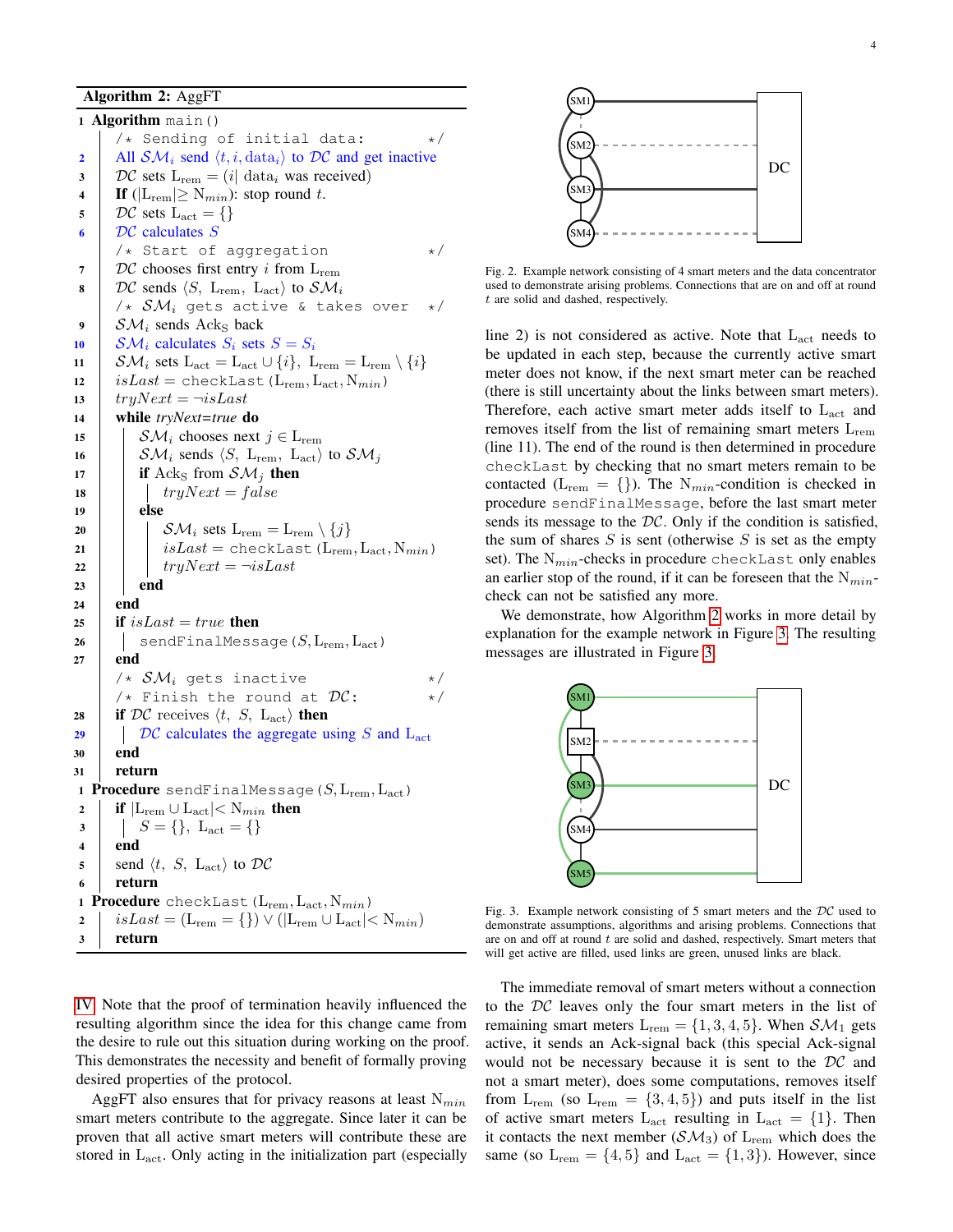

Fig. 4. Demonstration of the simplified information flow:  $\mathcal{SM}_2$  is removed, since only the smart meters that successfully send the masked measurements to the  $DC$  in step 1 can act later on. Dashed arrows are ack-signals that notify a successful reception of a message.

the link from the active smart meter  $S\mathcal{M}_3$  to  $S\mathcal{M}_4$  does not work,  $S\mathcal{M}_4$  can not send an Ack back,  $S\mathcal{M}_3$  therefore removes  $\mathcal{SM}_4$  from  $L_{rem}$  (so  $L_{rem} = \{5\}$ ) and continues with  $\mathcal{SM}_5$ . After removing itself from  $L_{rem}$  and putting itself in the list of active smart meters  $L_{\text{act}}$  (so  $L_{\text{act}} = \{1, 3, 5\}$ ), smart meter  $\mathcal{SM}_5$  realizes that it is the last smart meter, since  $L_{\text{rem}}$ is empty. Consequently it finishes the round by sending the needed information to the  $DC$  which can then calculate the aggregate. Since the number of contributing smart meters at the end of the round is at most  $|L_{rem} \cup L_{act}|$ , comparing this to  $N_{min}$  enables an earlier detection and finish of the round, if not enough smart meters will contribute to the aggregate.

The simplification arising from sending the messages to the  $DC$  in line 2 can be illustrated by demonstrating the higher complexity of an alternative algorithm that fixes the problems of Algorithm [1](#page-2-2) in a more direct way. The resulting messages for a slightly different example are shown in Figure [5.](#page-4-0) The failing meter  $\mathcal{SM}_3$  is already properly handled by Algorithm [1.](#page-2-2) While  $\mathcal{SM}_4$  was successfully contacted by  $\mathcal{SM}_2$ , it can not contribute due to the missing connection to the  $DC$ . This situation is only detected but not corrected in Algorithm [1.](#page-2-2) Introducing Acksignals from the  $DC$  (Ack messages are dashed in Figure [5\)](#page-4-0) this could have been detected by  $S\mathcal{M}_4$  and corrected by passing steps 16 and 17 of the algorithm. Note also, that for privacy reasons the first contact message of a smart meter only includes the sending list  $L$  and not the sum of shares  $S$ . In contrast, AggFT treats this more efficiently and elegantly by simply removing  $S\mathcal{M}_4$  at the beginning in line 3. A case that is not even detected by Algorithm [1](#page-2-2) is the missing connection of the last smart meter  $\mathcal{SM}_6$  to the DC. An alternative way to solve this problem would be that  $S\mathcal{M}_6$  detects this (again through the missing Ack-signal on message 23 from the  $DC$ ) and tries to tell the smart meter before  $(SM_5)$  with message 24 that it should end the round (message 25). In general it could also happen that not only the last but also the second



<span id="page-4-0"></span>Fig. 5. An alternative way to try fixing some issues of Algorithm [1.](#page-2-2) Red nodes are failing ones, only green nodes can contribute, black messages get through, red messages do not reach its recipient. Ack-messages are dashed.

to last smart meter has no connection to the DC. This is not elegant, since the flow of information returns. Furthermore, it would require additional checks for messages that come from the "other" direction. While we believe that this could work, proving termination with these fixes requires more case distinctions, and this for both directions.

In terms of resilience, no solution is better than the other. In this case, resilience means the ability of the algorithm to find a path from the  $DC$  along the ring of smart meters back to the  $DC$  that includes at least  $N_{min}$  smart meters. More precisely: we found a configuration of network failures where AggFT is better than this alternative, but we also found a configuration where the alternative is better. From a graph theoretic viewpoint AggFT removes the nodes without a connection to the  $DC$ including all their links. The alternative leaves the nodes and could therefore in principle find other, longer paths. However, in order to be more resilient, more exploration of paths than shown here would be needed. A more general statement of the problem is contained in the outlook since it is out of scope of this paper. We think that it could lead to new and interesting solutions.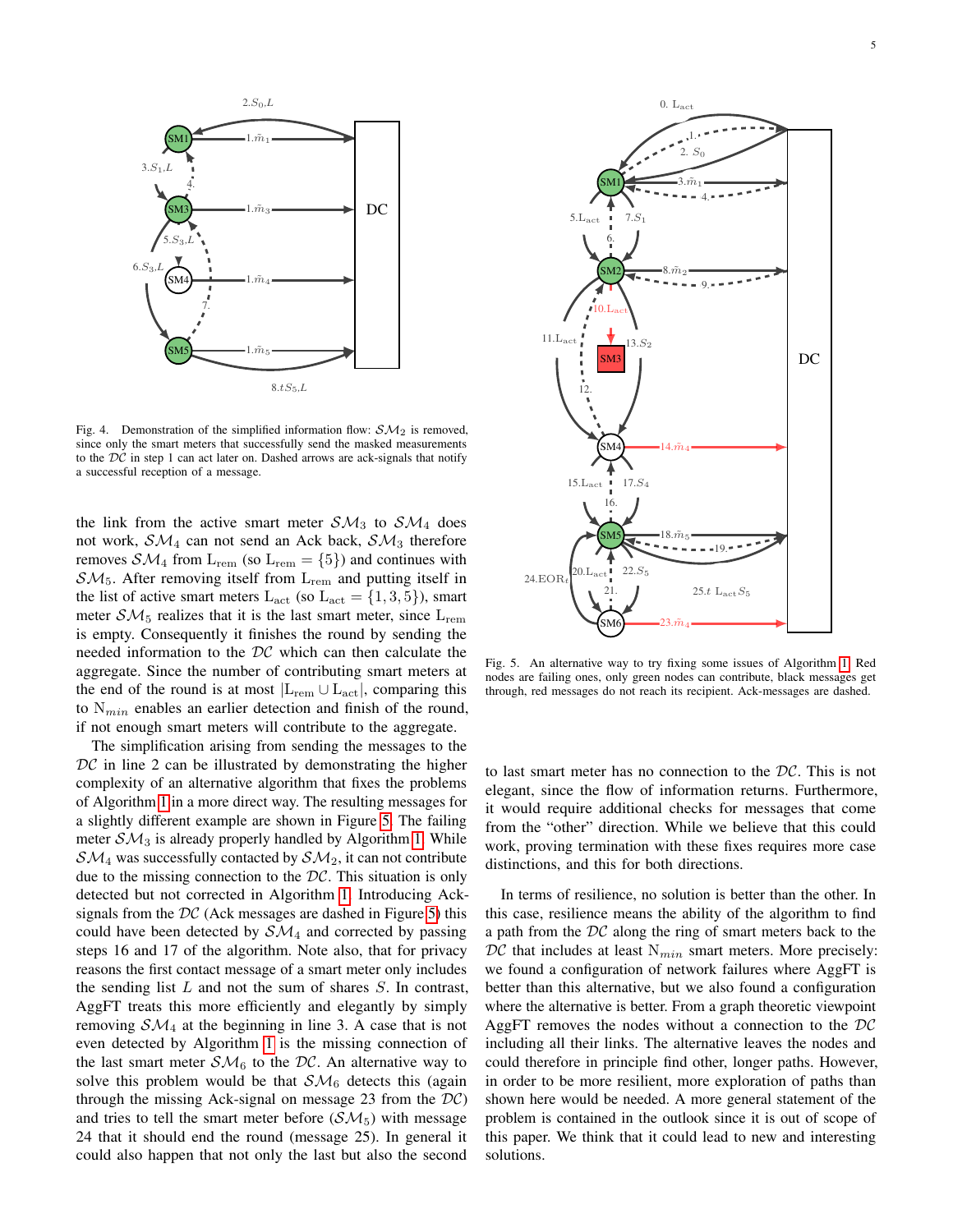# *C. Security and Costs*

While Algorithm [1](#page-2-2) uses homomorphic hashes to check correctness of the result, in AggFT, the hashes are omitted, since the measurements are assumed to be honest. This is beneficial since they are the computationally most costly part for the smart meters. Note that we explicitly ruled out the billing use case where parties are less trusted and protocols should typically yield verifiable results [\[3\]](#page-13-2).

Secondly, Algorithm [1](#page-2-2) also has a weakness against eavesdroppers: after eavesdropping all the messages to and from a smart meter one can compute  $\tilde{m}_{i,t} - (S_i - S_{i-1}) = m_{i,t} + s_i^0$ . Since the share  $s_i^0$  is static, one could easily detect changes in metering values, which are the basis for non-intrusive appliance monitoring algorithms [\[20\]](#page-14-0). The static share  $s_i^0$  is therefore substituted by a round-dependent pseudo-random number produced by a Pseudo-Random Function PRF that is computable by  $\mathcal{SM}_i$  and the  $\mathcal{DC}$  using pre-shared keys  $k_i$  as  $\mathrm{PRF}_{k_i}(t).$ 

Thirdly, Algorithm [1](#page-2-2) would also yield an aggregate, if even a single household would contribute to the aggregate. Since this corresponds to a clear privacy break, this case is explicitly ruled out by only sending the information needed to recover the aggregate, if at least a minimum number of households  $N_{\text{min}}$  participate (line 25 of algorithm [2\)](#page-3-1). Finally, privacy is formally proven using game-based proofs in Section [VI.](#page-8-0)

#### *D. Enabling Homomorphic Encryption*

Although being more costly, AggFT can be generalized to also achieve privacy by using homomorphic encryption instead of masking. If homomorphic encryption is to be employed, the  $DC$  holds a secret key sk, and the smart meters know the corresponding public key pk.

Our key contribution is that the computation is decoupled from the flow of messages. Thus, the blue lines in Algorithm [2,](#page-3-1) representing computations, were intentionally left unspecified for proving the termination, and can be replaced easily with masking or homomorphic encryption based solutions, as we describe next. To best of our knowledge, this algorithm is the first one that can be used with masking and homomorphic encryption, interchangeably.

In order to specify the privacy-preserving method (masking or homomorphic encryption), the computations in the lines 2, 6, 10 and 29 (marked blue) must be specified using the substitutions in Table [I.](#page-6-0) There,  $S = E_{pk}(m)$  denotes the homomorphic encryption of message  $m$  with the public key pk and  $m = D_{sk}(S)$  denotes the decryption of the ciphertext with the secret key  $sk$ . Recall that for homomorphic encryption the decryption of the product of ciphertexts equals the sum of the plaintexts, i.e.  $D_{sk}(S_1 \cdot S_2) = m_1 + m_2$ . When employing homomorphic encryption, the first messages in line 2 from the smart meters to the  $DC$  seem to be unnecessary. However, these messages are also needed for the algorithmic part in order to determine  $L_{rem}$ . Consequently, in the first message,  $data_i$  is replaced by an empty value.

Analogously to the sum of the shares, the product of the ciphertexts of the participating smart meters measurements is now calculated. Due to the homomorphic property of the



<span id="page-5-1"></span>Fig. 6. Cases that occur in the proof (filled: contributing smart meters): Left (C1): active smart meter is the last one. Middle (C2)/right (C3): active smart meter is not the last, the connection to the next smart meter is working/not working.

encryption system, the decryption of this product is the sum of the plaintexts, i.e. the sum of the measurements. This is formally proven in Section [IV.](#page-5-0)

#### <span id="page-5-0"></span>IV. GUARANTEED TERMINATION AND CORRECTNESS

Theorem 1 (Termination, Resilience and Correctness). *Assuming that during a single aggregation round communication channels and smart meters are either on or off and that the* DC *always works, the aggregation scheme shown in Algorithm [2](#page-3-1) terminates properly despite these errors. More precisely:*

- *(i) The aggregation round properly finishes at the* DC*. All smart meters are inactive after the aggregation round.* DC *only acts at the beginning and at the end of the round.*
- *(ii) Smart meters are either never active during the round or active only once (except initialization). All active smart meters contribute to the aggregate.*
- *(iii) The termination of the round is not triggered by the* DC*, but by the smart meters. If less than*  $N_{min}$  *smart meters are available for aggregation, the* DC *cannot obtain the aggregate measurements.*
- *(iv) The* DC *obtains the correct aggregate if the privacypreserving computations are done using either masking or homomorphic encryption as shown in Table [I.](#page-6-0)*

Note that the second part of the theorem states the algorithm proceeds in a single forward pass along the sending list such that no backward steps or additional rounds are needed. The fact that all active parties contribute to the sum is notable, since it is does not stem from a fix but from the simplification to send the masked measurements during initial part (line 2). Proof Sketch (i) and (ii): In Line 2 all smart meters send a message to the DC. The DC forms an ordered list  $L_{\text{rem}}$  of all the smart meters from which it retrieved a message. Only these candidate smart meters may be contacted in any later step (line 15) and contribute to the aggregate. Due to the assumption about the links, the last smart meter in the round is guaranteed to be able to connect to the  $DC$  because the link has already worked in this round and deliver the information about the aggregate (line 26). Not all smart meters of  $L_{rem}$  will contribute: the ones that are not reachable from the active smart meter will be skipped (line 20).

The most difficult part is the proving proper termination and proving inactiveness of all smart meters after the round. This part needs a distinction into 3 cases (see Figure [6\)](#page-5-1): C1 is the standard end case: the next party is the  $DC$  (with guaranteed working link as stated above). C2 is the standard case during the round: the next party is a smart meter and the connection to it works. C3 is the case where error-resilience is needed: the next party is a smart meter and the connection to it does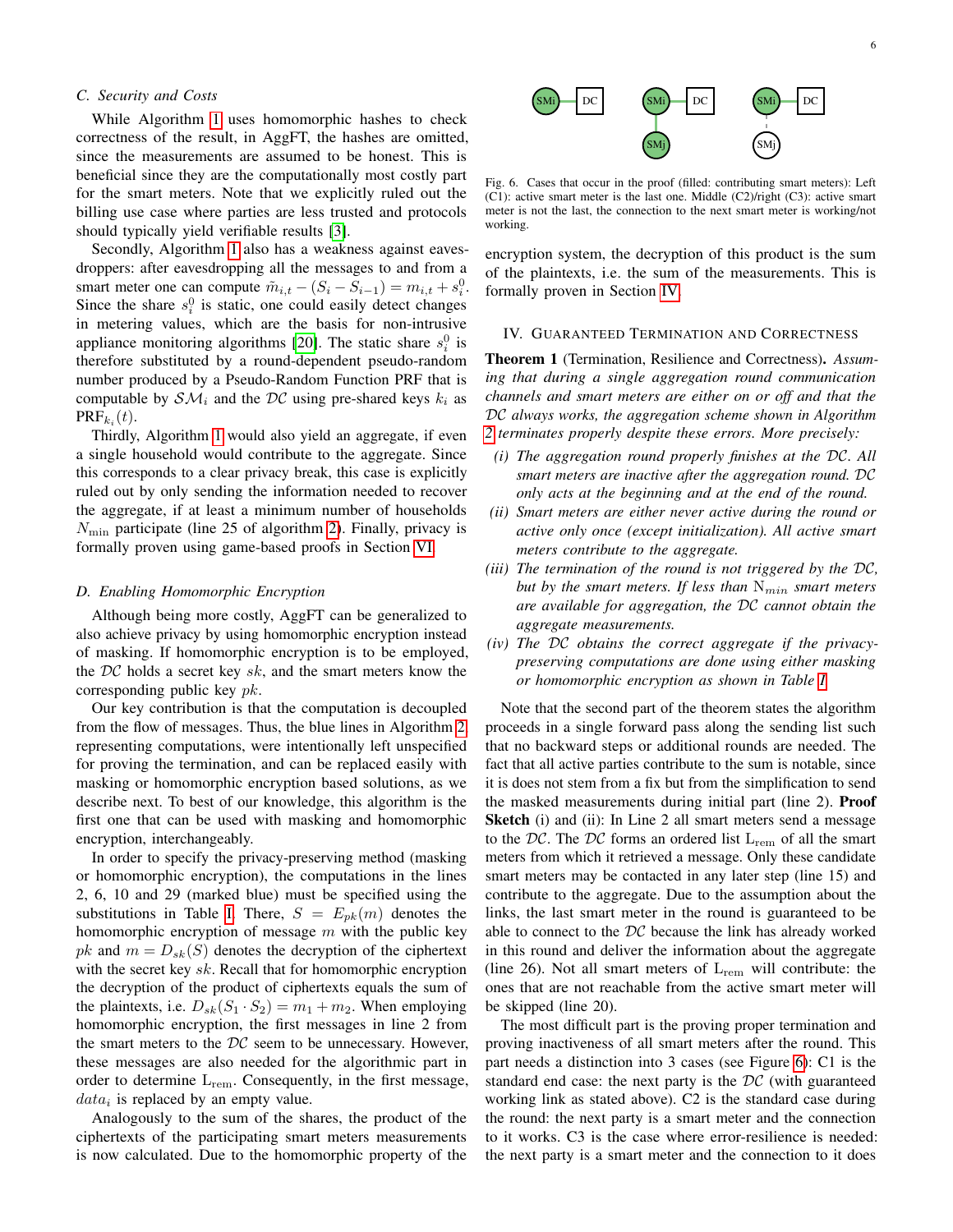| Line      | Actor                    | <b>Masking</b>                                                                                                            | <b>Homomorphic Encryption</b>                         |
|-----------|--------------------------|---------------------------------------------------------------------------------------------------------------------------|-------------------------------------------------------|
| Line 2    | All ${\cal SM}_i$        | $\tilde{m}_i = m_{i,t} + s_i + \text{PRF}_{k_i}(t) \mod k$ and send $\langle t, i, \tilde{m}_i \rangle$ to $\mathcal{DC}$ | send $\langle t, i, \{\} \rangle$ to $\mathcal{DC}$ . |
| Line 6    | $\mathcal{D}\mathcal{C}$ | chooses random $s_0 \in \mathbb{Z}_k$ and sets $S = s_0$                                                                  | sets $S = S_0 = E_{pk}(0)$                            |
| Line $10$ | ${\cal SM}_i$            | $S_i = S + s_i \mod k$                                                                                                    | $S_i = S \cdot E_{pk}(m_{i,t})$                       |
| Line 29   | DC                       | $A_t = -S + s_0 + \sum \tilde{m}_i - \sum \text{PRF}_{k_i}(t) \mod k$                                                     | $A_t = D_{sk}(S)$                                     |
|           |                          | $i \in L_{\text{act}}$<br>$i \in L_{\text{act}}$                                                                          |                                                       |
| TABLE I   |                          |                                                                                                                           |                                                       |

<span id="page-6-0"></span>SPECIFICATION OF THE PRIVACY-PRESERVING COMPUTATIONS IN ALGORITHM [2](#page-3-1) USING EITHER MASKING OR HOMOMORPHIC ENCRYPTION

not work. This unreachable smart meter is removed from  $L_{\text{rem}}$ (line 20) and the case is then further split into 2 subcases, depending on the distinction, if the still active smart meter is the last one (case C3.1) or not (case C3.2). While in cases C1 and C3.1 the round terminates with the DC, in cases C2 and C3.2 the list  $L_{rem}$  gets shorter, which must lead to an empty list at some later step. In C1, C2 and C3.1, the smart meter can easily be seen to be inactive after the round. In case C3.2, the smart meter stays active and only gets passive when it leaves the while loop (tryNext=false) through case C2 (line18) or C3.1 (line23) in a later iteration.

(iii): Termination is triggered by the active smart meter in lines 12 and 21 when either no smart meter is left or the minimum number of smart meters is not achievable (procedure checkLast). The check for the minimum number of smart meters is done by the last smart meter in line 2 of procedure sendFinalMessage.

(iv): Statement (ii) ensures that  $S$  contains exactly the data of the set Lact of active smart meters.

Masking: the DC gets all the masked values  $\tilde{m}_i = m_{i,t} +$  $s_i + \text{PRF}_{k_i}(t) \mod k$  in line 2. The correctness then follows from inserting this in  $A_t$  and modular arithmetic.

Homomorphic variant: the calculations in lines 6 and 10 lead to  $S = E_{pk}(0) \cdot \prod_{i \in I} \cdot E_{pk}(m_{i,t})$ . Correctness follows from insertion in  $A_t$  and the homomorphic property.  $\Box$ Full Proof:

(i)-(iii): The most intricate part is to prove statement (i), the other two statements are easier and will be proven along the way. The proof is done by going through the whole algorithm and all possible distinct cases. As the algorithm this part is split into the first part where mainly the  $DC$  acts (A1: lines 1-8), the flow along the smart meters (A2: lines 9-27) and the finish at the  $DC$  (A3: lines 28-end).

(A1) Part  $DC \rightarrow SM_i$ : In Line 2 all smart meters send their initial message to the  $DC$ . The  $DC$  forms an ordered list of all the smart meters from which it retrieved the message. This can be done since the  $DC$  is assumed to function the whole time. The same argumentation holds for all computations that the DC does later (lines 3-7, line 31). This list  $L_{rem}$  includes the *remaining* candidate smart meters that may contribute to the aggregate. For all these smart meters in this list, due to the assumptions of the theorem the following holds: (w1) since they worked with sending, the smart meters will work also in all subsequent steps of this round; (w2) similarly, also the links from each of these smart meters to the  $DC$  will work for the rest of the round. The other smart meters will not occur any more in the round, since only these remaining smart meters in the set  $L_{rem}$  will receive messages. This is one set of smart meters that will never be active in statement (ii). In line 4, the  $DC$  checks already, if enough smart meters remain to contribute the the aggregate. While this is not needed for proving (iii), an early stop would save resources. In line 5, since no smart meter is active yet, the  $DC$  sets the set of active smart meters to be empty. Then it chooses the first smart meter in from the ordered list (line 7) and sends the message with the data  $(S)$  to it. Note that the message is guaranteed to get through because of (w2). The message not only provides information, it also activates the contacted smart meter which takes over. Note that the contacted smart meter is guaranteed to work because of (w1). The  $DC$  will only get active in the final aggregation step. Thus, the part  $DC \rightarrow SM_i$  is finished.

(A2) Part  $S\mathcal{M}_i \rightarrow S\mathcal{M}_i$ : The smart meter first acknowledges the receipt of the message to its preceding, activating party which can then get inactive (see case C2 later). Note that this message gets through because of (w2), also the activated smart meter will continue to work due to (w1). After calculations in line 10, the active smart meter updates the set of active smart meters. More importantly for finishing of the algorithm, it removes itself from the list  $L_{rem}$  of remaining smart meter which therefore gets shorter with each active smart meter (w3). Additionally, since only smart meters on this list are contacted later on (line 15), it can never be activated again in this round (statement ii).

Now, three cases need to be distinguished (see Figure [6\)](#page-5-1): C1) is the standard end case: the next party is the  $DC$  (with guaranteed link due to  $(w1)$ ). C2) is the standard case: the next party is a smart meter and the connection to it works. C3) is the case where error-resilience is needed. The next party is a smart meter and the connection to it does not work. Note that for all 3 cases the connection to  $DC$  works due to the simplification done in line 3.

Case C1): In line 12, the smart meter checks, if it is the last smart meter (no smart meter is remaining, thus  $L_{rem} = \{\}\$ ). Since this is true,  $tryNext$  is false and the while loop is skipped as a whole, then the smart meter sends the final message in line 28 and gets inactive. Due to (w2) this message gets through and the round proceeds to part A3, where it is finished at the  $DC$ . This proves termination of part A2 for this case, the inactivity of this smart meter for statement (i). Note also that the termination of part A2 was triggered by the smart meter. The  $DC$  obtains the information  $S$  that is needed to calculate the aggregate in part A3 from a message that has been sent by this smart meter in Procedure sendFinalMessage. The condition that the number of contributing smart meters exceeds  $N_{min}$  is already built into that procedure sending an empty S if  $|L_{rem} \cup L_{act}| < N_{min}$ which forces  $|L_{\text{act}}| \leq |L_{\text{rem}} \cup L_{\text{act}}| < N_{min}$  (statement (iii)).

Case C2): The link to the next smart meter in the list works. Therefore other smart meters are remaining  $L_{rem} \neq \{\}$  and the while loop is entered. There, the message in line 16 gets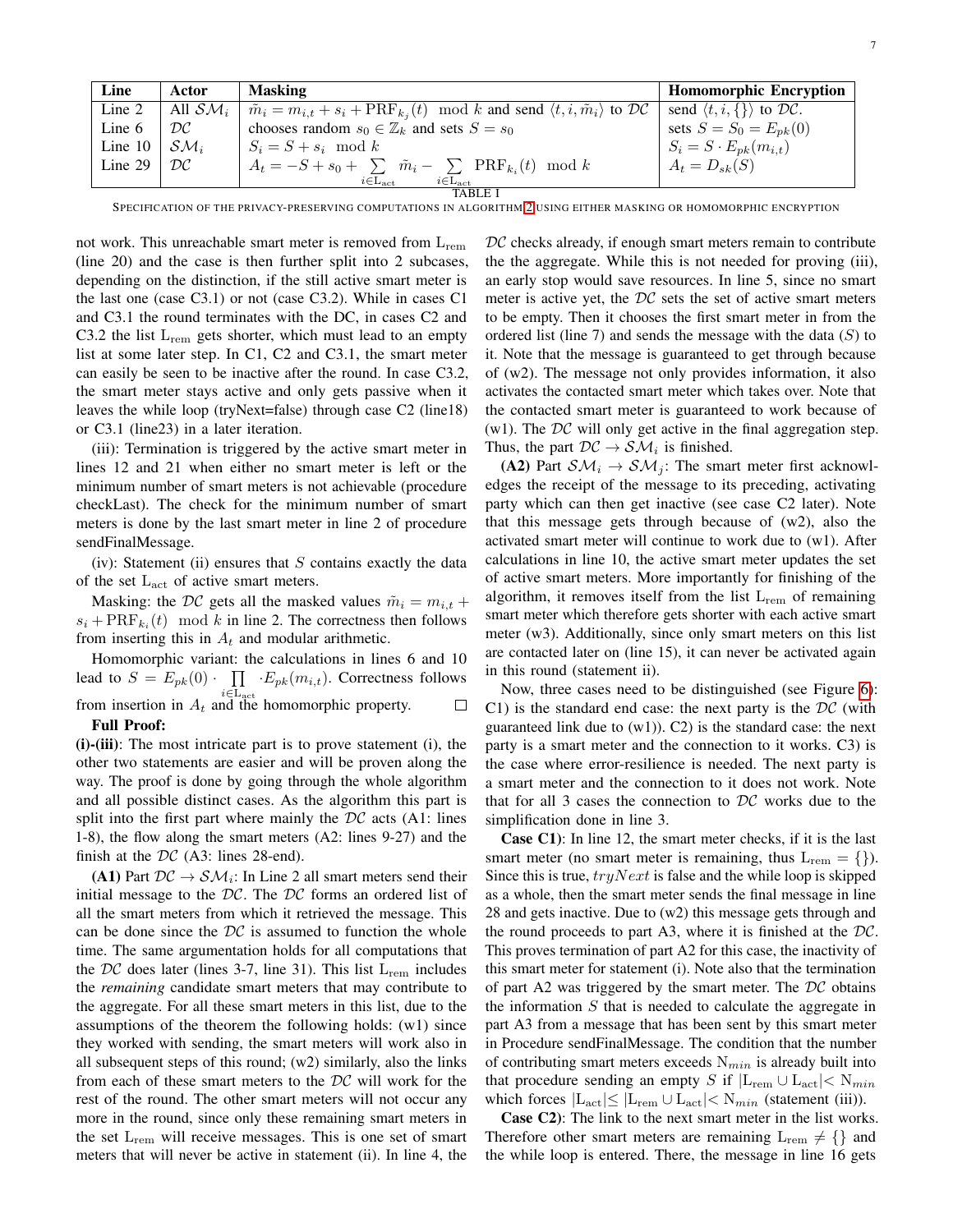through. Due to  $(w1)$  and  $(w2)$  the contacted smart meter j successfully acknowledges and gets active. Smart meter  $i$  gets out of the loop by line 18 and gets inactive (i). The final message is not sent since  $isLast$  was false and is not changed in the while loop. This case thus results in a new active smart meter with a shorter list L<sub>rem</sub>.

Case C3): this is the most challenging case. It arises due to a non-working link: also here other smart meters are remaining  $(L_{rem} \neq \{\})$  and the while loop is entered. Since the connection to the next smart meter does not work, the active smart meter gets no Ack<sub>S</sub> and stays active entering the else-part of the while loop. It removes the next smart meter from  $L_{\text{rem}}$  which gets shorter. Again, since only smart meters from  $L_{\text{rem}}$  are contacted, the unsuccessfully contacted smart meter will not be activated later in this round although it has successfully sent the message to the  $DC$  in part A1. Then the active smart meter checks, if it is the last smart meter after the removal. If yes (Case C3.1), it escapes the while loop, sends the final message and gets inactive as in case C1. So part A2 finishes (triggered by the smart meter with the final message, statement (iii)) and the round is then finished at the  $DC$ . Note that in this configuration of working or failing links the case C1 will not occur, the transition to part A3 happens through this sub-case. If the active smart meter is not the last one (Case  $C3.2$ ), it stays in the while loop and contacts the next smart meter. So the case distinction starts again with cases C2 and C3.1 being possible again. However, in contrast to before now the list  $L_{\text{rem}}$  is shorter by one entry.

Summarizing: in cases C1 and C3.1 part A2 terminates and the algorithm proceeds with the  $DC$  in part A3. In both, cases C2 and C3.2, the list L<sub>rem</sub> gets shorter. This can not happen forever, at a later iteration the list gets empty and this part A2 algorithm must therefore finish (with either case C1 or C3.1). In C1, C2 and C3.1, the smart meter is already shown to be inactive after the round. In case C3.2 the smart meter stays active and only gets passive when it leaves the while loop  $(tryNext = false)$  through case C2 (line18) or C3.1 (line 23) in a later iteration as already shown above. Note that in all these cases only the smart meter acted, the  $DC$  only gets active at the transition to part A3.

(A3) Finish at  $DC$ : since in A3 only the  $DC$  acts no smart meters are activated there and due to the assumption that the DC always works part A3 will terminate. It may be that it can not compute the aggregate, if it does not have the data needed for it, but here only the termination is proven.

(iv): Now the algorithm is analyzed with specified to privacy preserving computations. Due to (ii) only smart meters that get active will provide information through  $S$  such that they contribute to the aggregate, inactive smart meters do not contribute. Statement (iii) also already states that if less than  $N_{min}$  smart meters have been active only the information about the end of the round is transferred in the final message. In this case the DC does not have the needed information to compute the aggregate. Therefore correctness of the aggregate means that the aggregate for the round obtained is the exact sum of the measurements of all the active smart meters that were active if they were at least  $N_{min}$ .

$$
A_t = \sum_{i \in \text{L}_{\text{act}}} m_{i,t}, \quad \text{if } |\text{L}_{\text{act}}| \ge N_{\text{min}}
$$

Note that honest parties follow the protocol therefore the protocol is executed as in Algorithm [2.](#page-3-1)

Masking: in line 2, the  $DC$  gets the masked values of all smart meters in  $L_{rem}$ . Since all active smart meters are in  $L_{rem}$  (lines 7 and 15, respectively), it consequently has the masked values  $\tilde{m}_i = m_{i,t} + s_i + \text{PRF}_{k_j}(t) \mod k$  of all active smart meters. Since in line 10 only active smart meters act,  $S = s_0 + \sum$  $i\in\mathrel{{\mathsf{L}}}\nolimits_{\mathop{\mathrm{act}}\nolimits}$  $s_i$  due to the corresponding substitutions in lines 6 and line 10. As shown in in the previous theorem, only if at least  $N_{min}$  smart meters have been active, this S is sent to the  $DC$  in line 26. The correctness then follows from inserting all this in  $A_t$  and modular arithmetics which allows the summations to be done in arbitrary order. It can be then seen that all the terms, i.e.  $s_0 \mod k$ ,  $\sum$  $i \in L_{\text{act}}$  $s_i \mod k$  and  $\sum$  PRF<sub>k<sub>i</sub></sub>(t) mod k, cancel themselves out and only the

 $i \in L_{\text{act}}$ <br>sum of the measurements  $\sum$  $i \in$ L<sub>act</sub>  $m_{i,t}$  mod k remains.

$$
A_t = -S + s_0 + \sum_{i \in L_{\text{act}}} \tilde{m}_i - \sum_{i \in L_{\text{act}}} \text{PRF}_{k_i}(t) \mod k
$$
  

$$
= -(s_0 + \sum_{i \in L_{\text{act}}} s_i) + s_0
$$
  

$$
+ \sum_{i \in L_{\text{act}}} (m_{i,t} + s_i + \text{PRF}_{k_i}(t) \mod k)
$$
  

$$
- \sum_{i \in L_{\text{act}}} \text{PRF}_{k_i}(t) \mod k
$$

Note that k must be chosen bigger than  $\Sigma$  $i \in L_{\text{act}}$  $m_{i,t}$  as already stated in [\[9\]](#page-13-6).

Homomorphic encryption: in line 2, the  $DC$  gets the indices of all smart meters so that it can determine  $L_{rem}$ needed for the algorithm. Analogously to masking, through the calculations in line lines  $6$  and  $10 S$  is now the product  $E_{pk}(0)$   $\prod_{i}$   $E_{pk}(m_{i,t})$ . The correctness follows from inserting this in  $A_t$  and the homomorphic property of the encryption scheme and that the fact that  $DC$  (only the  $DC$ ) has the secret key

$$
D_{sk}(S) = D_{sk} \left( E_{pk}(0) \cdot \prod_{i \in L_{act}} S_i \right)
$$
  
= 
$$
D_{sk} \left( E_{pk}(0) \cdot \prod_{i \in L_{act}} E_{pk}(m_{i,t}) \right) = \sum_{i \in L_{act}} m_{i,t}
$$

#### V. COMPUTATIONAL AND NETWORK COSTS

Smart meters have limited computing power: in one round of the protocol that uses masking, a smart meter only needs to perform 3 summation operations and the generation of a pseudorandom number, and the normal accompanying security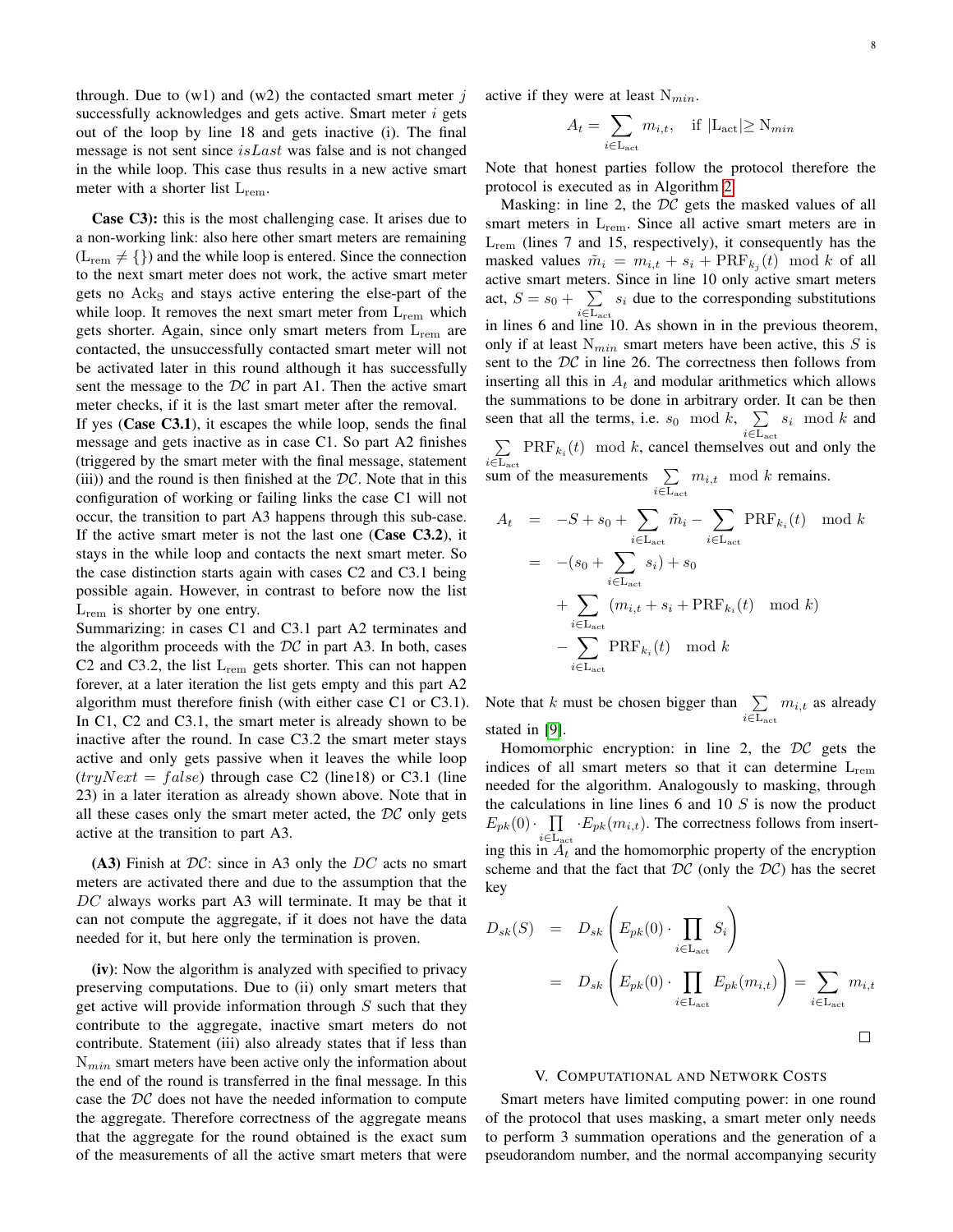measures only use light symmetric-key operations. When using the asymmetric homomorphic encryption, the encryption of the measured value dominates the needed computation power, which is more than needed for masking.

Communication complexity is also low, since the algorithm proceeds forward only: compared to a privacy-less solution, two additional messages per smart meter is our overhead, on average: in addition to sending the (masked) metering value, on average one Ack-message backwards and one message forwards along the ring is needed. The latency until the aggregate is available is  $\mathcal{O}(N\Delta T)$ .

#### VI. PRIVACY GUARANTEE AND PROOF

<span id="page-8-0"></span>Privacy of smart meters in an aggregation protocol is preserved as long as no adversary is able to infer anything about the individual measurements. However, note that privacy is in any case limited since the protocol's task is to provide the  $DC$  with the aggregate value. Regardless of the underlying protocol, the aggregate itself may allow inference of personal information if the aggregate consists of too few values. While we introduced  $N_{min}$  for this reason, data analysis attacks on whole load profiles such as the ones described in [\[21\]](#page-14-1) are explicitly not considered in this section.

# *A. Assumptions and Game-Based Privacy Definition*

The privacy objective will be captured by defining a privacy game, extending the smart meter's data unlinkability game defined in [\[22\]](#page-14-2). The game is played between an adversary and a challenger. The adversary controls all colluding adversarial entities, whereas the challenger acts on behalf of the remaining honest parties.

Adversarial Model: As in [\[22\]](#page-14-2), attackers are considered as honest-but-curious entities that follow the protocol but can collude and share their information to infer information about others. The only restriction in the game is that at least two honest smart meters (out of  $N$  total smart meters) are out of the adversary's control. These smart meters are called *challenged smart meters*. Note again, that communication links between smart meters and the  $DC$  are assumed secure and authenticated.

In this paper, the adversary's power is extended by granting some control over network failures: the bidirectional links can be turned off and on but no such changes are allowed during *one round* of the aggregation protocol. Note that links are only cut, no messages can be observed. This cutoff of communication lines could happen during a network attack even without touching smart meters. While this attack is likely having a different goal, privacy will be preserved as long as the two challenged smart meters remain contributing. More formally, the adversary specifies the network failures by outputting a subgraph  $G' = (V', E')$  of G with the same parties  $V' = V$  but only a subset of working links  $E' \subseteq E$ . Throughout the game, messages can only be exchanged between two entities  $V_i$  and  $V_j$  when the connecting edge is in E' (i.e., when  $(V_i, V_j) \in E'$ , solid lines in Figure [2\)](#page-3-0). Otherwise, the link is off (dashed lines) and no data transmission can take place.

Second, the adversary is now allowed to obtain more information. In step 2 of the extended game, the adversary additionally knows the individual measurements of any subset of the N − 2 *non-challenged* smart meters. This additional power models a scenario where that knowledge might get exposed to the adversary indirectly, without the households' intention. Note that this does not include the secret shares or ciphertexts, which are only known for the *colluding* smart meters that are under his control. As in [\[22\]](#page-14-2), the adversary also knows the measurements of the two *challenged* smart meters, he can even choose the two measurements. However, these two measurements are randomly assigned to these two honest smart meters by the challenger and the adversaries goal is to determine this assignment. The aggregation protocol preserves data unlinkability if this can only be inferred with a probability *negligibly* higher than for a random guess.

Smart meters data unlinkability under chosen bidirectional network failure model  $\Gamma_{\mathcal{A}, G'}^{Unlike}(\lambda)$ :

- 1) The initialization is run. The challenger gives the network graph  $G = (V, E)$  to the adversary.
- 2) The adversary A outputs a pair of measurements  $m_0, m_1$ within the measurement domain to be randomly assigned to two smart meters  $SM_{i^*}$  and  $SM_{j^*}$  (the challenged smart meters). The adversary also specifies the measurements of all the remaining smart meters, i.e.,  $MList =$  $\{(SM_i, m_i)\}\;$  for  $i \notin \{i^*, j^*\}\;$ . The adversary sends out the network failure model  $G' = (V', E')$  as well as an ordered list  $L = (DC, SM_1, SM_2, \cdots, SM_N, DC)$ that indicates the arrangements of smart meters in the aggregation protocol.
- 3) The challenger checks that  $L$  starts and ends with  $DC$ , and contains all the smart meters exactly once. The challenger also checks that the challenged smart meters  $SM_{i^*}$  and  $SM_{j^*}$  can contribute to the aggregation in the network failure model  $G' = (V', E')$  provided by the adversary, and that it is a valid failure model  $(V' = V \wedge E' \subseteq E)$ . If any of the checks fail, the challenger stops and the adversary loses the game with the game's output being 0. Otherwise (if all checks succeed), the challenger assigns the measurements of smart meters according to *MList*. For the challenged smart meters, he draws a random bit  $b \in \{0, 1\}$  and assigns  $m_b$  to  $SM_{i^*}$  and  $m_{\hat{b}}$  to  $SM_{j^*}$ .
- 4) The challenger and the adversary proceed with the steps of the aggregation protocol using the network failure model provided by the adversary.
- 5) The adversary outputs her guess  $b'$  to the challenger. If  $b = b'$ , then the adversary wins, and the output of the game is set to 1, Otherwise, the adversary loses and the game's output is 0.

Definition 1 (Data Unlinkability). *An aggregation protocol provides smart meters' data unlinkability under chosen bidirectional network failure model, if for every probabilistic polynomial time (PPT) adversary* A*, the success probability in*  $\Gamma_{\mathcal{A}, G'}^{Unlink}(\lambda)$  *is negligibly higher than a random guess, i.e.* 

$$
Pr[\Gamma_{\mathcal{A}, G'}^{Unlike}(\lambda) = 1] \le \frac{1}{2} + negl(\lambda)
$$
 (1)

*for some negligible probability negl* $(\lambda)$ *, where*  $\lambda$  *is the security parameter.*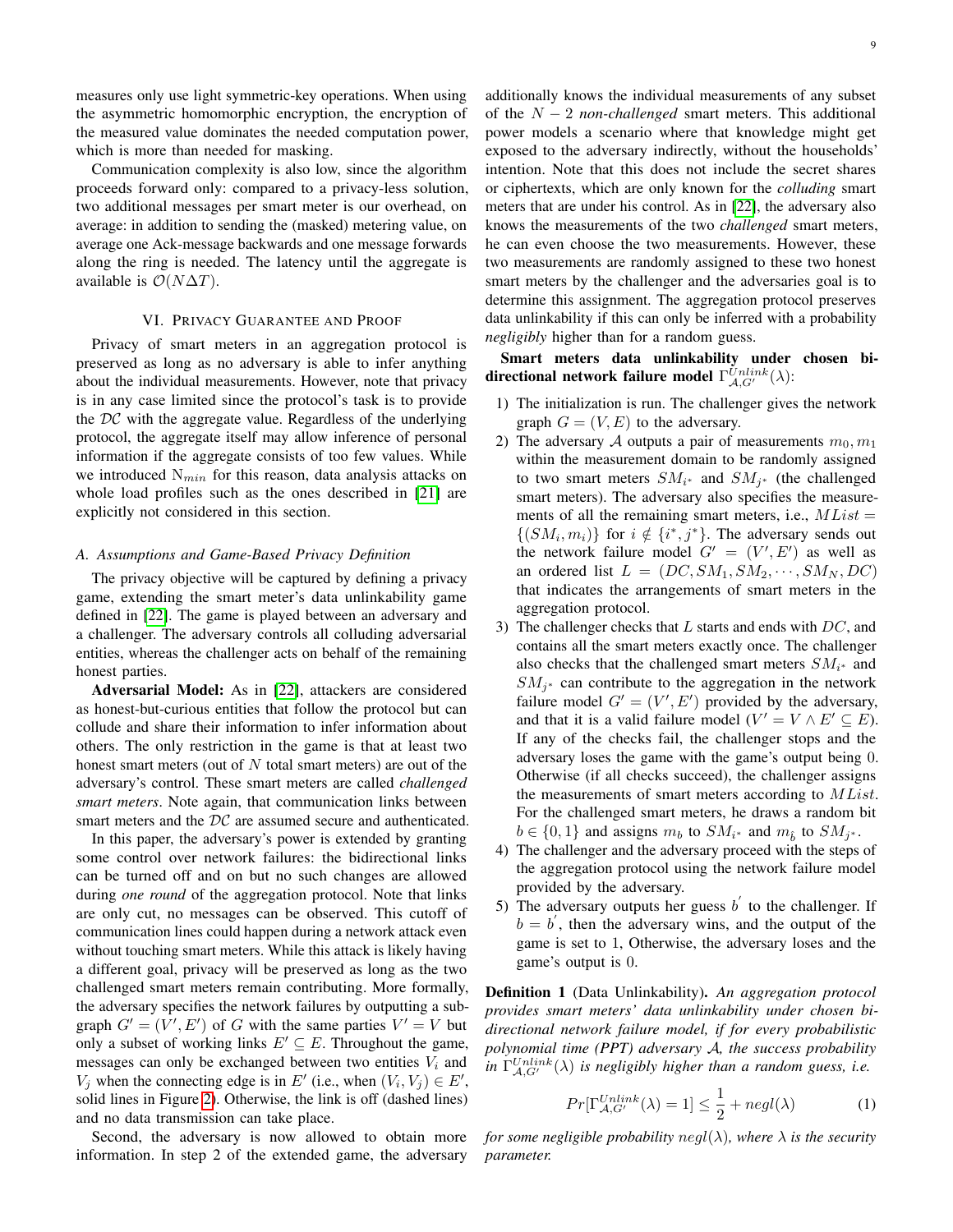Maximal collusion sets: The privacy guarantee lists the maximum possible corruption of various parties where privacy of the uncorrupted smart meters is still preserved. Privacy would be broken if either any more party is added or any kind of corruption is increased. Therefore, the more allowed corruption the better.



<span id="page-9-1"></span>Fig. 7. Visualization of privacy guarantee when masking is used as a privacypreserving method. Black: Fully corrupted party: all internal parameters like secret shares or keys are observed. Gray: metering values are observed, communication links can be turned off (visualized using the tool developed in [\[22\]](#page-14-2)). The guarantee is information-theoretic and computationally-hard for sets 1 and 2, respectively.

Game based privacy proofs: Privacy with respect to the maximal collusion sets is proved using game-based proofs as described in [\[22\]](#page-14-2). A game-based proof is formulated as two nested games. The inner game is the game of breaking privacy stated as an unlinkability game, whereas the outer game is a common problem that is known to be *(computationally) hard*. The security proof embodies a valid reduction from the inner game to the outer game indicating that if one manages to break privacy in the inner game, then one can also win the outer game. Since winning the outer game is known to be hard, so is the inner game.

#### *B. IND-CPA and PRG indistinguishability games*

This section supplies common security definitions underlying the security proofs in the subsequent subsections.

**Negligible function:** A function f is negligible [\[23\]](#page-14-3) :⇔  $\forall$  polynomial functions  $p \exists N \in \mathbb{N}$ :  $f(n) < \frac{1}{p(n)}$ .

Indistinguishable Pseudo Random Number Generator: A pseudo random number generator PRG [\[24\]](#page-14-4) is a function whose output should be indistinguishable from a true random number, given a random seed. More formally, let  $l$  be a polynomial function with  $l(m) > m$ ,  $\lambda$  denote the security parameter and  $y \leftarrow \{0, 1\}^{l(\lambda)}$  be a true random number. Let *PRG* be a function *PRG* :  $\{0,1\}^{\lambda} \rightarrow \{0,1\}^{l(\lambda)}$ , and  $s \leftarrow \{0,1\}^{\lambda}$  be a random seed and  $x = PRG(s)$  be its output. Now consider a game between a challenger  $C_{PRG}$ and a distinguisher  $D$  (here the adversary is typically called distinguisher).  $C_{PRG}$  randomly chooses  $b_{PRG} \in \{0, 1\}$  and presents x to D, if  $b_{PRG} = 1$  and y otherwise. PRG is then a pseudo random number generator, if for every probabilistic polynomial time (PPT) distinguisher  $D: \{0,1\}^{l(\lambda)} \to \{0,1\}$ there exists a negligible function negl such that

$$
|\Pr[D(x) = 1] - \Pr[D(y) = 1]| = negl(\lambda)
$$

The above definition can be extended to indistinguishability of multiple samples comparing sequence (vector) of outputs  $\vec{x} = (x_1, \dots, x_n) \leftarrow PRG(s)$  and sequence (vector) of true random numbers  $\vec{y} = (y_1, \dots, y_n)$ 

<span id="page-9-2"></span>
$$
|\Pr[D(\vec{x}) = 1] - \Pr[D(\vec{y}) = 1]| = negl(\lambda)
$$
 (2)

Indistinguishability under Chosen Plain-text Attack (IND-CPA): A public key encryption scheme  $\pi$  is said to be

IND-CPA secure, if the encryption of two arbitrary messages cannot be distinguished. This is formulated as a game between a challenger  $C$  and an adversary  $A$ , where  $A$  performs only negligibly better than random guessing. More formally, consider a public key encryption scheme  $\pi = (KeyGen, Enc, Dec)$  and denote with  $(pk, sk) \leftarrow KeyGen(1^{\lambda})$  the generated public and secret keys. Let  $A$  be a PPT adversary that chooses two arbitrary messages  $(m_0, m_1) \leftarrow \mathcal{A}(pk)$ . The challenger C (who is the only party knowing sk) randomly selects one of these messages and encrypts it

$$
b \leftarrow \{0, 1\}; c \leftarrow Enc_{pk}(m_b).
$$

The adversary  $A$  is given the ciphertext  $c$  and tries to guess b, i.e., if it is given the encryption of  $m_0$  (case  $b = 0$ ) or the encryption of  $m_1$  (case  $b = 1$ )

$$
b' = \mathcal{A}(c).
$$

The public key encryption scheme  $\pi$  is IND-CPA secure if for all PPR A, there exists a negligible function  $negl(.)$  such that

<span id="page-9-3"></span>
$$
Pr[b = b'] \le \frac{1}{2} + negl(\lambda)
$$
 (3)

As before, the definition can be extended to indistinguishability of multiple encryptions substituting  $m_0$  with  $\vec{m_0}$  =  $(m_0^1, \dots, m_0^n)$ , and  $m_1$  with  $\vec{m_1} = (m_1^1, \dots, m_1^n)$  and c with  $\vec{c} = (Enc_{pk}(m_b^1), \dots, Enc_{pk}(m_b^n))$  (the challenger still picks only one bit  $b$ ).

#### *C. Privacy Analysis of the Masking Aggregation Protocol*

The following theorem [2](#page-9-0) states the privacy guarantee of the protocol when masking is used: essentially, it states that the two maximal collusion sets are the ones described in Figure [7.](#page-9-1)

<span id="page-9-0"></span>Theorem 2 (Privacy of the aggregation protocol using masking). *Consider the protocol AggFT of Algorithm [2](#page-3-1) with privacypreserving computations done using masking as described in Table [I.](#page-6-0) The following holds where privacy is as defined in the*  $\Gamma_{\mathcal{A}, G'}^{Unlike}(\lambda)$  game:

- *(i) The protocol provides information-theoretic privacy against an adversary controlling* N − 2 *smart meters.*
- *(ii) If the underlying Pseudo-Random number Generator PRG (used for producing masking shares) is cryptographically secure (as defined in [\[23\]](#page-14-3)), the protocol based on masking provides privacy against an adversary controlling* DC*.*
- *(iii) Both collusion sets above are maximal.*

*1) Proof of Theorem [2.](#page-9-0)(i):* The only information about the two challenged smart meters an adversary  $A$  controlling  $N - 2$ smart meters gets are the masking sums  $S$  embedding no measurements. Since the masked measurements are only submitted to the DC controlled by the challenger, they remain unknown to  $A$ . As  $A$ 's view is independent of the challenged smart meters measurements (hence independent of  $b$ ), unlinkability is preserved information-theoretically. Following the preceding reasoning, the masking protocol preserves information-theoretic privacy in an extended adversarial set consisting of  $N - 1$ smart meters where the privacy is defined as the inability of the adversary in distinguishing between two arbitrary measurements  $(m_0$  and  $m_1)$  of the non-colluding smart meter.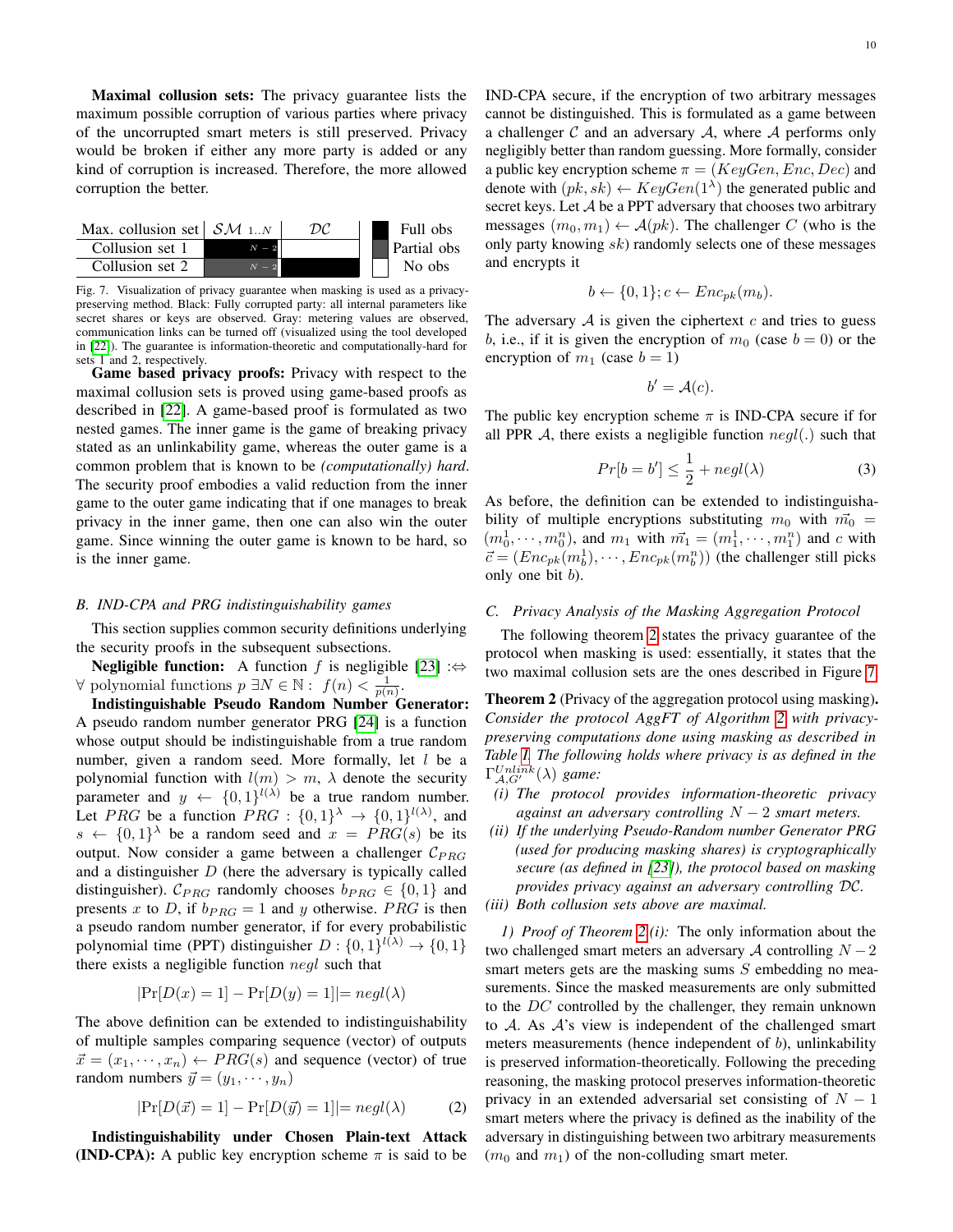*2) Proof of Theorem [2.](#page-9-0)(ii):* We show that if there exists a PPT adversary A which can win  $\Gamma_{A,G'}^{Unlink}(\lambda)$ , then we can construct a PPT adversary  $B$  who can win the indistinguishability game of PRG.

**Proof Overview:** In the reduction proof,  $B$  acts as the challenger for the unlinkability game and at the same time as the adversary for the PRG indistinguishability game. B receives a vector of two values  $\overrightarrow{S} = \begin{cases} s_0, s_1 > 0 \end{cases}$  which are either truly random or generated by a pseudo-random number generator. B leverages the success probability of  $A$  to win the PRG game by using  $s_0, s_1$  to mask the measurements of  $SM_{i^*}$  and  $SM_{j^*}$  (the challenged smart meters). At the end of the game,  $A$ 's view toward the challenged smart meters is limited to  $S = s_0 + s_1 + \sum_{i \in \{SM_i \in \text{Lact}\}} \{SM_{i^*}, SM_{i^*}\}\}$  and their individual masked measurements i.e.,  $\tilde{m}_{i^*}$ ,  $\tilde{m}_{j^*}$ . The value S is independent of  $b$  and no help for  $A$ . In order for the adversary to make a correct guess, it needs to exploit  $\tilde{m}_{i^*}$  and  $\tilde{m}_{j^*}$ . If  $\overrightarrow{S}$ is truly random, then  $\tilde{m}_{i^*}$  and  $\tilde{m}_{j^*}$  look completely random to  $A$ , which gives  $A$  no advantage to win the unlinkability game. In case  $\overrightarrow{S}$  is pseudo-randomly generated, A may have some advantage  $\epsilon(\lambda)$  to win the unlinkability game. Note that  $\epsilon(\lambda)$ tightly relates to the distinguishability of the PRG from truly random number generators: if  $A$ 's output  $b'$  equals to b, then  $B$ returns 0 to the PRG challenger signifying that  $\vec{S}$  is pseudorandom, otherwise,  $B$  outputs 1 in the PRG game meaning  $S$  is truly random. However, as the deployed PRG is secure,  $\epsilon(\lambda)$  is a negligible value which means the A's advantage in winning the unlinkability game is also negligible.

Figure [8](#page-11-0) visualizes the reduction proof and shows how winning the unlinkability game  $\Gamma_{A, G'}^{Unlink}(\lambda)$  can be used to win the PRG indistinguishability game (which is known to be computationally hard). Formal proof

- 1) The initialization part of the aggregation protocol is run as explained next.  $B$  plays on behalf of all the smart meters whereas  $A$  has the role of DC.  $B$  is given a vector of two values  $\overrightarrow{S} = \langle s_0, s_1 \rangle$  from the outside PRG indistinguishability game.  $B$  gives the network graph  $G = (V, E)$  to A. A, playing as DC, outputs the *PRF* keys  $k_1, \dots, k_N$  corresponding to  $SM_1, \dots, SM_N$ , respectively, thereby finalizing initialization.
- 2) A outputs a pair of measurements  $m_0, m_1$  within the measurement domain. A also determines two smart meters  $SM_{i^*}$  and  $SM_{j^*}$  (the challenged smart meters) to which the given measurements shall be randomly assigned. A also specifies the measurements of all the remaining smart meters, i.e.,  $MList = \{(SM_i, m_i)\}\$ for  $i \notin \{i^*, j^*\}$ . A sends out the network failure model  $G' = (V', E')$  as well as an ordered list  $L = (DC, SM_1, SM_2, \cdots, SM_N, DC)$ that indicates the arrangements of smart meters in the aggregation protocol.
- 3)  $B$  checks that  $L$  starts and ends with  $DC$ , and contains all the smart meters exactly once.  $B$  also checks that the challenged smart meters  $SM_{i^*}$  and  $SM_{j^*}$  can contribute to the aggregation in the network failure model  $G' =$  $(V', E')$  provided by A, and that it is a valid failure model  $(V' = V \wedge E' \subseteq E)$ . If any of the checks fail, B aborts the game. Otherwise (if all checks succeed), B

assigns the measurements of smart meters according to MList. For the challenged smart meters, a random bit  $b \in \{0, 1\}$  is drawn and  $m_b$  is assigned to  $SM_{i^*}$  and  $m_{\hat{b}}$ to  $SM_{j^*}.$ 

- 4)  $B$  and  $A$  proceed with the steps of the aggregation protocol using the network failure model provided by A.
	- a) B attempts the execution of line 2 of the aggregation. For each  $SM_i$   $i \in \{1, \dots, N\}$ , B checks whether  $(SM_i, DC) \in E'$  and sends the masked measurements  $\tilde{m_i} = m_i + s_i + \text{PRF}_{k_i}(t)$  to A accordingly. B generates random masking factors i.e.,  $s_i$  for the non-challenged smart meters whereas for  $SM_{i^*}$  or  $SM_{j^*}$ , B uses  $s_0$ and  $s_1$  to mask their measurements as shown below,

$$
\begin{aligned} \tilde{m_{i^*}} &= m_{i^*,t} + s_0 + \text{PRF}_{k_{i^*}}(t) \mod k\\ \tilde{m_{j^*}} &= m_{j^*,t} + s_1 + \text{PRF}_{k_{j^*}}(t) \mod k \end{aligned} \tag{4}
$$

- b) DC outputs S alongside with  $L_{rem}$ , and  $L_{act}$  to the first smart meter in  $L_{rem}$  (lines 6-9 of Algorithm [2\)](#page-3-1).  $B$ sends an Ack<sub>S</sub> to  $\mathcal{A}$ .
- c) For each smart meter in  $L_{rem}$ ,  $B$  proceeds according to lines 10-27 of Algorithm [2.](#page-3-1) During this part,  $SM_i$ (i.e.,  $B$ ) needs to forward its calculated  $S_i$  to the next reachable smart meter  $SM_j \in L_{\text{rem}}$  where  $j > i$ , as such, B checks whether the two smart meters have an active connection link or an edge in  $E'$  i.e.,  $(SM_i, SM_j) \in E'$ . The presence/absence of such edge corresponds to the receipt/lack of receipt of an Ack from  $SM_i$  (lines 17 and 19 of Algorithm [2\)](#page-3-1), respectively. For smart meters with non-working links,  $B$  removes them from  $L_{rem}$ . B continues with the rest of the protocol. Finally, as the last reachable smart meter,  $B$  runs the  $sendFinalMessage()$  (lines 1-6) and sends S and  $L_{\text{act}}$  to  $\mathcal{A}$ .
- 5) A outputs her guess b to B. B checks whether  $b == b'$ , if yes,  $B$  outputs 1 to the PRG indistinguishability game challenger (indicating that  $s_0, s_1$  are distinguishable from truly random values), otherwise 0 (indicating that  $s_0, s_1$ are indistinguishable from truly random values).

At the end of the game,  $A$ 's view toward the challenged smart meters is limited to  $S = s_0 + s_1 + \sum_{i \in \text{Lact}} {\{SM_{i^*,}} S M_{j^*}\}} s_i$ and their individual masked measurements i.e.,  $\tilde{m}_{i^*}$ ,  $\tilde{m}_{j^*}$ . The value of S is independent of b thus makes no help for  $\mathcal{A}$ . In order for  $A$  to be able to make a correct guess, it needs to exploit  $\tilde{m}_{i^*}$ ,  $\tilde{m}_{j^*}$ . If  $\overrightarrow{S}$  is truly random, then  $\tilde{m}_{i^*}$  and  $\tilde{m}_{j^*}$  look completely random to A, which leaves  $\mathcal A$  with no advantage to win the unlinkability game. In case  $\overrightarrow{S}$  is pseudorandomly generated, A may have some advantage  $\epsilon(\lambda)$  to win the unlinkability game. However,  $\epsilon(\lambda)$  tightly relates to the distinguishability of the PRG from truly random number generators in [\(2\)](#page-9-2). With R and PR standing for *Random* and *Pseudo-Random*, respectively, this relation is shown in [\(5\)](#page-11-1). Note that the reduction is constructed in such a way (in part 5 above) that the first probability is the probability to win the unlinkability game, and the second probability is 1/2 since the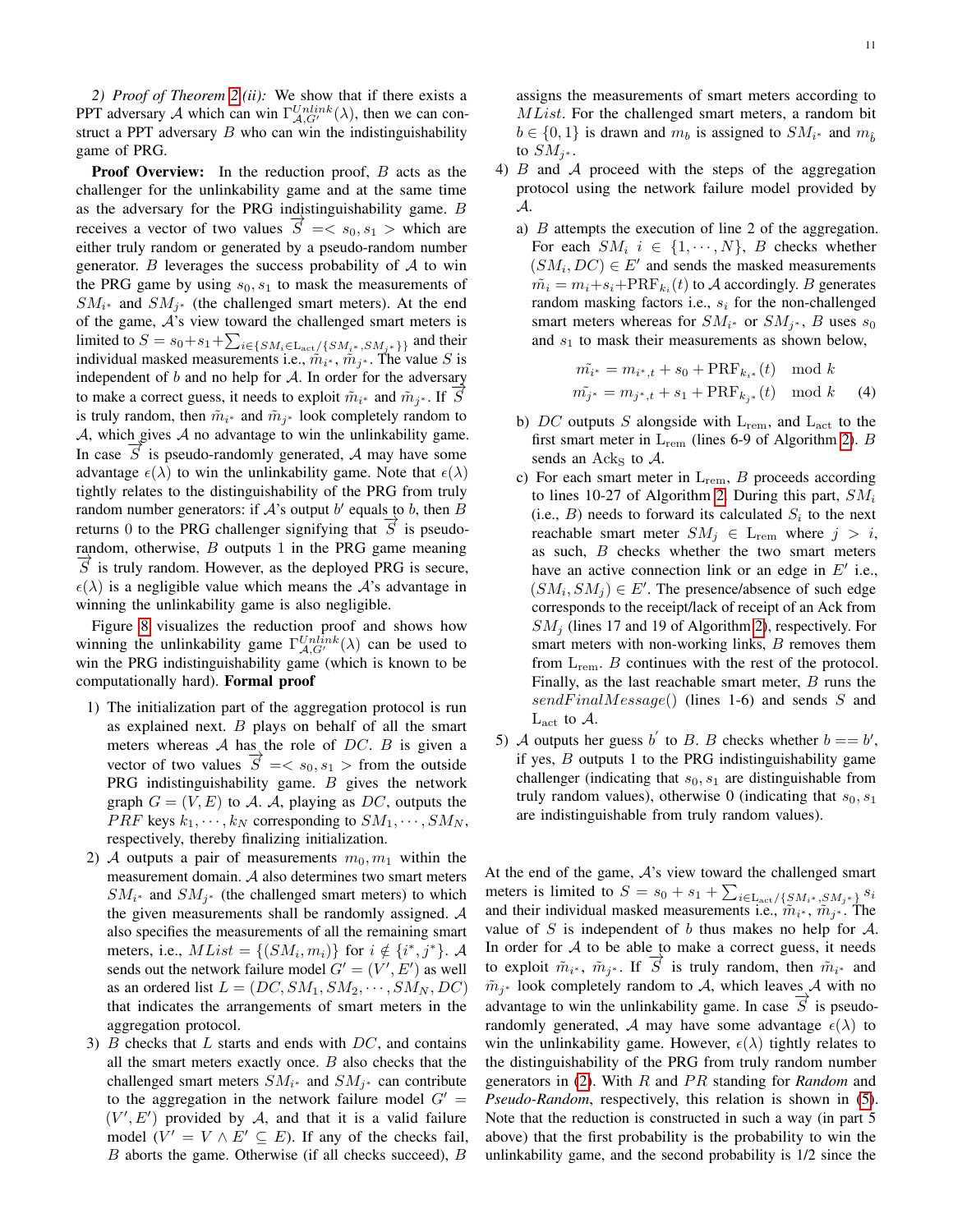

<span id="page-11-0"></span>Fig. 8. Construction of a PPT distinguisher B which plays the unlinkability game as the challenger with the adversary  $A$  and which is the attacker of the indistinguishability game. If  $A$  wins the unlinkability game,  $B$  can distinguish pseudorandom from random numbers. However, this is computationally hard.

values are truly random.

$$
|Pr[B \text{ outputs } 1 | \overrightarrow{S} \text{ is } PR] - Pr[B \text{ outputs } 1 | \overrightarrow{S} \text{ is } R]|
$$
  
= 
$$
|Pr[b = b' | \overrightarrow{S} \text{ is } PR] - Pr[b = b' | \overrightarrow{S} \text{ is } R]|
$$
  
= 
$$
|[\frac{1}{2} + \epsilon(\lambda)] - \frac{1}{2}| = \epsilon(\lambda)
$$
 (5)

If the PRG is cryptographically secure, comparing [\(5\)](#page-11-1) with [\(2\)](#page-9-2) shows that the advantage in winning the unlinkability game  $\epsilon(\lambda)$  must be negligible.

 $\Box$ 

*3) Proof of Theorem [2.](#page-9-0)(iii):* To prove that a collusion set is maximal, we show that any super set of the maximal set can launch a successful attack and break  $\Gamma_{\mathcal{A}, G'}^{Unlike}(\lambda)$ .

The collusion set in Theorem [2.](#page-9-0)(i) can only be extended by adding the DC. Consider an adversary who wants to learn the measurement of  $\mathcal{SM}_{i^*}$ . The adversary arranges the sending list in a way that the first active smart meter in the aggregation phase is  $\mathcal{SM}_{i^*}$  and its next is  $SM_k$ , i.e.  $L = \{i^*, k, \ldots\}.$ Moreover, the adversary outputs the network failure model  $G' = (V, E')$  in such a way that there is an edge between  $i^*$ and k i.e.,  $(i^*, k) \in E'$ . Since  $SM_k$  gets  $S_{i^*} = s_0 + s_{i^*}$  and  $DC$  gets  $\tilde{m_{i^*}} = m_{i^*} + s_{i^*} + \text{PRF}_{k_{i^*}}(t)$  from  $\mathcal{SM}_{i^*}$ , together they recover  $m_{i^*} = \tilde{m}_{i^*} - [S_{i^*} - s_0] - \text{PRF}_{k_{i^*}}(t) \mod k$  and win the game, learning the reading of  $SM_{i^*}$ .

In collusion set (ii), we augment the adversarial set by adding one smart meter namely  $SM_k$ . The adversary deliberately constructs the sending list L in which  $SM_k$  gets to be adjacent to  $SM_{i^*}$  i.e.,  $L = \{i^*, k, \ldots\}$ . Moreover, the adversary outputs the network failure model  $G' = (V, E')$  in such a way that there is an edge between  $i^*$  and  $k$  i.e.,  $(i^*, k) \in E'$ . Since  $SM_k$ gets  $S_{i^*} = s_0 + s_{i^*}$  and  $DC$  gets  $\tilde{m_{i^*}} = m_{i^*} + s_{i^*} + \text{PRF}_{k_{i^*}}(t)$ from  $\mathcal{SM}_{i^*}$ , together they recover  $m_{i^*} = \tilde{m}_{i^*} - [S_{i^*} - s_0] \text{PRF}_{k,*}(t) \mod k$  and win the game, learning the reading of  $\Box$  $SM_{i^*}.$ 

## *D. Privacy Analysis of the Homomorphic Aggregation Protocol*

The following theorem [3](#page-11-2) states the privacy guarantee of the protocol based on homomorphic encryption: essentially, the theorem states that the two maximal collusion sets are the ones described in Figure [9.](#page-11-3)

<span id="page-11-2"></span>Theorem 3 (Privacy of the aggregation protocol using homomorphic encryption). *Consider the protocol AggFT of Algorithm [2](#page-3-1) with privacy-preserving computations done using homomorphic encryption as described in Table [I.](#page-6-0) The following holds where privacy is as defined in the*  $\Gamma_{\mathcal{A}, G'}^{Unlike}(\lambda)$  *game:* 

- <span id="page-11-1"></span>*(i) If the underlying encryption scheme is Indistinguishable under Chosen Plaintext Attack i.e., IND-CPA [\[23\]](#page-14-3) secure, the protocol provides privacy against an adversary consisting of*  $N - 2$  *colluding smart meters.*
- *(ii) The protocol provides information-theoretic privacy against the adversary controlling* DC*.*
- *(iii) Both collusion sets above are maximal.*



<span id="page-11-3"></span>Fig. 9. Privacy guarantee when homomorphic encryption is employed. Breaking privacy is computationally hard for set 1 and information-theoretic for set 2. *1) Proof of Theorem [3.](#page-11-2)(i):* If there exists a PPT adversary A which can win  $\Gamma_{A, G'}^{Unlink}(\lambda)$ , then we can construct a PPT adversary B who can win the IND-CPA game of the encryption scheme.

**Proof Overview:** In the reduction,  $B$  acts as the challenger for the unlinkability game and as the adversary for the CPA game. B gets the encryption public key  $pk$  from the CPA challenger and hands it to the adversary. A outputs  $m_0, m_1$ , list L and the network failure model  $G'$  (note that A does not output *MList* since the non-challenged smart meters are under its own control). Given  $L$  and  $G'$ ,  $B$  checks that the challenged smart meters are part of  $L<sub>act</sub>$  and aborts if otherwise.  $B$  leverages the success power of  $A$  to win the CPA game by delegating the measurement assignment of challenged smart meters to the CPA challenger as explained next.  $B$  crafts two message vectors  $\overrightarrow{v_0} = (m_0, m_1)$  and  $\overrightarrow{v_1} = (m_1, m_0)$  where each signifies an ordered assignment of  $m_0$  and  $m_1$  to  $SM_{i*}$ and  $SM_{j^*}$ , respectively. B outputs  $\overrightarrow{v_0}$  and  $\overrightarrow{v_1}$  as part of the CPA challenge phase and obtains a cipher vector  $\overrightarrow{C_b} = (c_b, c_{\hat{b}})$ where bit  $b$  is selected randomly by the CPA challenger.  $B$  uses  $c_b$  and  $c_{\hat{b}}$  as the measurements of  $SM_{i^*}$  and  $SM_{j^*}$ , respectively. The view of A in the game is one of the followings: 1)  $SM_{i*}$ and  $SM_{j^*}$  are each other's immediate neighbors in  $L_{\text{act}}$ , in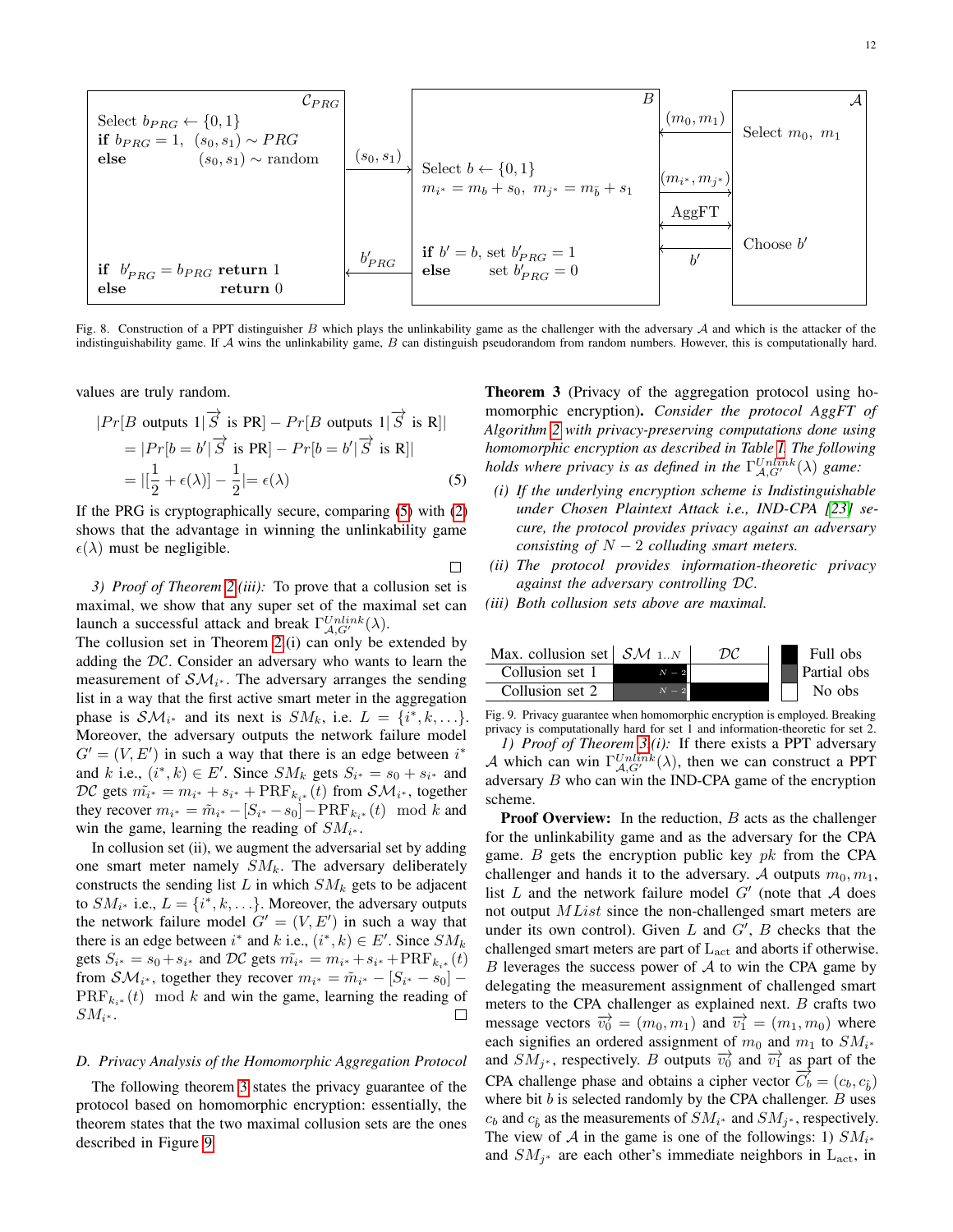which case  $A$  as the non-challenged smart meters, obtain the aggregate of  $SM_{i^*}$  and  $SM_{j^*}$  encrypted measurements, i.e.  $Enc_{pk}(m_b + m_{\hat{b}})$ . 2) Otherwise, A, playing the immediate neighbors of challenged smart meters in  $L_{\text{act}}$ , obtains the individual encrypted measurements of  $SM_{i^*}$  and  $SM_{j^*}$ , i.e.  $c_b = Enc_{pk}(m_b)$   $c_{\hat{b}} = Enc_{pk}(m_{\hat{b}})$ . The former case does not carry any information about  $b$  (since it is independent of  $b$ ), whereas the latter case might lead to some leakage about b if the deployed encryption scheme is not CPA-secure, i.e. if A can distinguish between the messages encapsulated in  $c<sub>b</sub>$ and  $c_{\hat{b}}$  (i.e., to distinguish between  $\overrightarrow{v_0}$  and  $\overrightarrow{v_1}$ ). A outputs its guess as  $b'$ , which  $B$  sends directly to the CPA challenger. If A has non-negligible advantage to win the unlinkability game so does  $B$  in the CPA-game.

# Formal proof

- 1) In the reduction  $B$  plays the role of the challenger of the unlinkability game which controls  $DC$ ,  $SM_{i*}$  and  $SM_{j^*}$  whereas A plays on behalf of  $N-1$  colluding smart meters. The initialization part of the aggregation protocol is run.  $B$  is given the encryption key  $pk$  from the outside CPA game. The challenger gives the network graph  $G = (V, E)$  as well as the PRF keys  $k_i$  of the non-challenged smart meters to  $\mathcal{A}$ .
- 2) A outputs a pair of measurements  $m_0, m_1$  within the measurement domain to be randomly assigned to two smart meters  $SM_{i^*}$  and  $SM_{j^*}$ . It also sends out the network failure model  $G' = (V', E')$  as well as an ordered list  $L = (DC, SM_1, SM_2, \cdots, SM_N, DC)$  that indicates the arrangements of smart meters in the aggregation protocol. Note that  $A$  does not output  $MList$  since the non-challenged smart meters are under its control.
- 3)  $B$  checks that  $L$  starts and ends with  $DC$ , and contains all the smart meters exactly once.  $B$  also checks that the challenged smart meters  $SM_{i^*}$  and  $SM_{j^*}$  can contribute to the aggregation in the network failure model  $G' =$  $(V', E')$  provided by A, and that it is a valid failure model  $(V' = V \wedge E' \subseteq E)$ . If any of the checks fail, B aborts the game.

For the assignment of measurements to  $SM_{i^*}$  and  $SM_{j^*}$ , B proceeds as explained next. It crafts two message vectors of the following forms  $\overrightarrow{v_0} = (m_0, m_1)$  and  $\overrightarrow{v_1} = (m_1, m_0)$ .  $\overrightarrow{v_0}$  and  $\overrightarrow{v_1}$  signify two different possible assignments of  $m_0$  and  $m_1$  to the challenged smart meters, i.e. the first and the second items in each vector represent the respective measurements of  $SM_{i^*}$  and  $SM_{j^*}$ . B submits  $\overrightarrow{v_0}$  and  $\overrightarrow{v_1}$  to the CPA challenger as part of the CPA challenge phase. In return, the CPA challenger picks a random bit b, encrypts one of the input vectors accordingly and submits the result to B. Let  $\overrightarrow{C_b} = (c_b, c_{\hat{b}})$ denote the resultant cipher vector. Notice that if  $b = 0$ then  $\overrightarrow{C_b}$  is the encryption of  $\overrightarrow{v_0}$ , and otherwise it is the encryption of  $\overrightarrow{v_1}$ . B uses  $c_b$  and  $c_{\hat{b}}$  as the measurements of  $SM_{i^*}$  and  $SM_{j^*}$ , respectively.

- 4) B and A proceed with the steps of the aggregation protocol.
	- a) B attempts the execution of line 2 of the aggregation. For each non-challenged smart meters  $SM_i$  with an

active link to DC (i.e.,  $(SM_i, DC) \in E'$ ), A sends  $\langle t, i, \{\}\rangle$  to B (which plays the role of DC).

- b) B (as DC) outputs S alongside with  $L_{rem}$ , and  $L_{act}$ to the first smart meter in  $L_{rem}$  (lines 6-9 of Algorithm [2\)](#page-3-1).In case that the first smart meter is one of the challenged smart meters then  $B$  does this part locally.
- c) The rest of the aggregation protocol i.e., lines 10-27 of Algorithm [2](#page-3-1) is run. During this part,  $B$  as  $SM_{i^*}$  (or  $SM_{j^*}$ ) receives  $L_{rem}$ ,  $L_{act}$ , S from A, and it computes  $S_{i^*} = S \cdot c_b$  (or  $S_{j^*} = S \cdot c_{\hat{b}}$ ). B forwards  $S_{i^*}$  (or  $S_{j^*}$ ) to the next reachable smart meter  $SM_i \in L_{\text{rem}}$ . To do such, *B* checks whether  $SM_{i^*}$  has an active connection link (an edge) with  $SM_j$  i.e.,  $(SM_{i^*}, SM_j) \in E'.$ The presence/absence of such edge corresponds to the receipt/lack of receipt of an Ack from  $SM_i$  (lines 17 and 19 of Algorithm [2\)](#page-3-1), respectively. For smart meters with non-working links,  $B$  removes them from  $L_{rem}$ . B continues with the rest of the protocol.
- d) B as DC obtains S and  $L_{rem}$  (line 29 of Algorithm [2\)](#page-3-1). Note that  $B$  does not have the decryption key, so cannot decrypt S. However, this does not harm its success probability in CPA game.
- 5) A outputs her guess  $b'$  to B. B forwards  $b'$  directly to the CPA challenger.

The view of  $A$  in the game is one of the followings:

- 1)  $SM_{i*}$  and  $SM_{j*}$  are each other's immediate neighbors in  $L_{\text{act}}$ , in which case A as the non-challenged smart meters, obtain the encrypted aggregate of  $SM_{i^*}$  and  $SM_{j^*}$ measurements, i.e.  $Enc_{pk}(m_b + m_{\hat{b}})$ . This is independent of  $b$  and therefore carries no information about  $b$  to help  $\mathcal A$  guess it correctly.
- 2) Otherwise, A, playing the immediate neighbors of challenged smart meters in  $L_{\text{act}}$  obtains the individual encrypted measurements of  $SM_{i^*}$  and  $SM_{j^*}$ , i.e.  $c_b =$  $Enc_{pk}(m_b)$  and  $c_{\hat{b}} = Enc_{pk}(m_{\hat{b}})$ . To be precise, consider two colluding smart meters  $SM_l$  and  $SM_r$  as the left and right links of  $SM_{i^*}$ . A playing as  $SM_r$  obtains  $S_{i^*}$  =  $S_l \cdot c_b$  and can derive  $c_b$  =  $S_{i^*} \cdot S_l^{-1}$ . A similar computation yields  $c_{\hat{b}}$ . That is, consider  $SM_{l'}$ and  $SM_{r'}$  as the left and right links of  $SM_{j^*}$ .  $SM_{r'}$ obtains  $S_{j^*} = S_{l'} \cdot c_{\hat{b}}$ , and also has the collusion of  $SM_{l'}$ thus knows  $S_{l'}$  and can derive  $c_{\hat{b}} = S_{j^*} \cdot S_{l'}^{-1}$ .

Let denote the advantage of A in the  $\Gamma_{\mathcal{A}, G'}^{Unlike}(\lambda)$  as  $\epsilon(\lambda)$ i.e.,

$$
Pr[\Gamma_{\mathcal{A}, G'}^{Unlike}(\lambda) = 1] = \frac{1}{2} + \epsilon(\lambda)
$$
 (6)

Then *B* also has the same advantage in the CPA-game. Equation [7](#page-13-19) illustrates this fact.  $B \rightarrow i$  means B outputs  $i$  to the CPA challenger.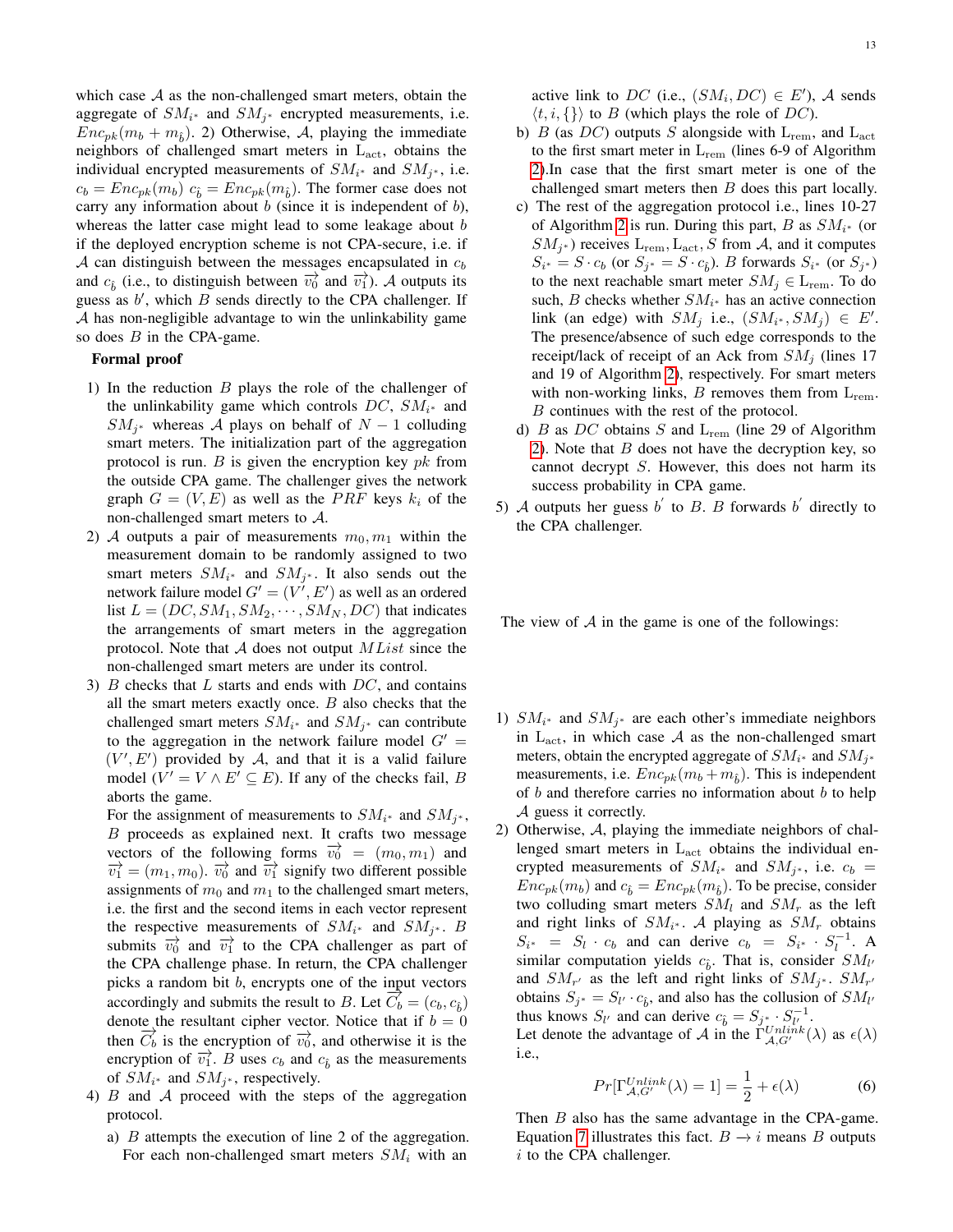$$
Pr[B \text{ wins CPA game}]
$$
  
= $Pr[b = 0] \cdot Pr[B \to 0|b = 0] +$   
 $Pr[b = 1] \cdot Pr[B \to 1|b = 1]$   
= $\frac{1}{2} Pr[B \to 0|b = 0] + \frac{1}{2} Pr[B \to 1|b = 1]$   
= $\frac{1}{2} Pr[b' = 0|b = 0] + \frac{1}{2} Pr[b' = 1|b = 1]$   
= $Pr[b = b'] = Pr[\Gamma_{A,G'}^{Unlike}(\lambda) = 1] = \frac{1}{2} + \epsilon(\lambda)$   
(8)

Hence, as long as the underlying encryption scheme is CPA-secure [\(3\)](#page-9-3),  $\epsilon(\lambda)$  needs to be negligible.  $\Box$ 

*2) Proof of Theorem [3.](#page-11-2)(ii):* The privacy proof against DC is information-theoretic, because the view of  $A$  toward the challenged smart meters is limited to their sum of measurements: regardless of how adversary influences the network failure model  $G'$  and the arrangement list  $L$  (under any  $G'$  and  $L$ , both challenged smart meters are guaranteed to be part of the aggregation due to step 3 of the game  $\Gamma_{A, G'}^{Unlike}(\lambda)$ ). A obtains the final aggregate  $A_t = m_b + m_{\hat{b}} + \sum_{i \in \text{L}_{\text{act}}/ \{SM_{i^*}, SM_{j^*}\}} m_{i,t}$ and can narrow it down to  $m_b + m_{\hat{b}}$  by subtracting the measurements of non-challenged smart meters. However, the value of  $m_b + m_{\hat{b}}$  is independent of b thus it conveys no information for breaking the  $\Gamma_{A, G'}^{Unlike}(\lambda)$  game.

*3) Proof of Theorem [3.](#page-11-2)(iii):* To prove that a collusion set is maximal, we show that any super set of the maximal set can launch a successful attack and break  $\Gamma_{A, G'}^{Unlike}(\lambda)$ . The collusion set in Theorem [3.](#page-11-2)(i) can only be extended by adding the  $DC$ . Consider an adversary who wants to learn the measurement of  $\mathcal{SM}_{i^*}$ . The adversary arranges the network in a way that the first active smart meter in the aggregation phase is  $\mathcal{SM}_{i^*}$  and its next is  $\mathcal{SM}_k$  under adversarial control, i.e.,  $L = \{i^*, k, \ldots\}.$ Moreover, the adversary outputs the network failure model  $G' = (V, E')$  in such a way that there is an edge between  $i^*$ and k i.e.,  $(i^*, k) \in E'$ . Under this arrangement,  $\mathcal{SM}_k$  gets to see  $S_{i^*} = E_{pk}(m_{i^*})$ . Adversary also controls  $\mathcal{DC}$ , who has the decryption key sk and can retrieve  $m_{i^*} = D_{sk}(S_{i^*})$  and break the game, learning the reading of  $\mathcal{SM}_{i^*}$ .

In collusion set (ii), if we extend the adversarial set by adding one smart meter, namely  $SM_k$ , then the adversary can break privacy following the preceding attack scenario. Essentially, the adversary outputs sending list  $L = \{i^*, k, \ldots\}$ and makes sure in its network failure model  $G'$ , the smart meters  $i^*$  and k are connected, i.e.,  $(i^*, k) \in E'$ . During the protocol execution,  $\mathcal{SM}_k$  obtains  $S_{i^*} = E_{pk}(m_{i^*})$  as the next of  $\mathcal{SM}_{i^*}$ . Together with the DC, who holds the decryption key sk, they can decipher  $S_{i^*}$  and retrieve  $m_{i^*} = D_{sk}(S_{i^*})$ and win the game, learning the reading of  $\mathcal{SM}_{i^*}$ .  $\Box$ 

#### VII. CONCLUSION AND OUTLOOK

To best of our knowledge, this is the first smart meter aggregation algorithm that can be used with both masking or homomorphic encryption. It is also the first error-resilient aggregation protocol based on these privacy preserving mechanisms with proven privacy and guaranteed fault-tolerance that

is built-in without the need for further computation rounds or additional parties. Especially when used with masking, the computational overhead is minimal.

<span id="page-13-19"></span>As future work, it would be useful to develop methods for finding a maximally long path along the edges of the connectivity graph, so that the maximum number of reachable smart meters can contribute. Moreover, more detailed failure models may be analyzed and tolerated. Lastly, malicious attackers may be considered.

#### ACKNOWLEDGMENT

We acknowledge the support of TÜBİTAK (the Scientific and Technological Research Council of Turkey) under project number 119E088 and the Turkish Academy of Sciences. Günther Eibl gratefully acknowledges funding by the Federal State of Salzburg under the WISS2025 program.

#### **REFERENCES**

- <span id="page-13-0"></span>[1] V. Azarova, D. Engel, C. Ferner, A. Kollmann, and J. Reichl, "Transition to peak-load-based tariffs can be disruptive for different groups of consumers," *Nature Energy*, vol. 4, pp. 829–830, 2019.
- <span id="page-13-1"></span>[2] L. Bloch, J. Holweger, C. Ballif, and N. Wyrsch, "Impact of advanced electricity tariff structures on the optimal design, operation and profitability of a grid-connected PV system with energy storage," *Energy Informatics*, vol. 2, no. S1, pp. 1–19, 2019.
- <span id="page-13-2"></span>[3] A. Rial and G. Danezis, "Privacy-preserving smart metering," in *ACM WPES*, 2011, pp. 49–60.
- <span id="page-13-3"></span>[4] A. Rial, G. Danezis, and M. Kohlweiss, "Privacy-preserving smart metering revisited," *International Journal of Information Security*, pp. 1–31, 2016.
- <span id="page-13-4"></span>[5] E. Shi, R. Chow, T.-h. H. Chan, D. Song, and E. Rieffel, "Privacy-Preserving Aggregation of Time-Series Data," in *NDSS*, 2011.
- <span id="page-13-7"></span>[6] K. Kursawe, G. Danezis, and M. Kohlweiss, "Privacy-friendly aggregation for the smart grid," in *PETS*, 2011, pp. 175–191.
- <span id="page-13-9"></span>[7] D. Engel and G. Eibl, "Wavelet-Based Multiresolution Smart Meter Privacy," *IEEE Transactions on Smart Grid*, vol. 8, no. 4, pp. 1710– 1721, 2017.
- <span id="page-13-5"></span>[8] G. Danezis, C. Fournet, M. Kohlweiss, and S. Zanella-Béguelin, "Smart Meter Aggregation via Secret-sharing," in *ACM SEGS*, 2013, pp. 75–80.
- <span id="page-13-6"></span>[9] F. Knirsch, G. Eibl, and D. Engel, "Error-resilient Masking Approaches for Privacy Preserving Data Aggregation," *IEEE Transactions on Smart Grid*, vol. 9, no. 4, pp. 3351–3361, 2018.
- <span id="page-13-10"></span>[10] Z. Erkin, T. Veugen, T. Toft, and R. L. Lagendijk, "Generating Private Recommendations Efficiently Using Homomorphic Encryption and Data Packing," *IEEE Transactions on Information Forensics and Security*, vol. 7, no. 3, pp. 1053–1066, 2012.
- <span id="page-13-14"></span>[11] G. Acs and C. Castelluccia, "I have a DREAM! (DiffeRentially privatE smArt Metering)," in *Proc. Information Hiding Conference*, 2011.
- <span id="page-13-17"></span>[12] F. G. Marmol, C. Sorge, R. Petrlic, O. Ugus, D. Westhoff, and G. Martinez Perez, "Privacy-enhanced architecture for smart metering," *International Journal of Information Security*, vol. 12, no. 2, pp. 67–82, 2013.
- <span id="page-13-8"></span>[13] K. Bonawitz, V. Ivanov, B. Kreuter, A. Marcedone, H. B. McMahan, S. Patel, D. Ramage, A. Segal, and K. Seth, "Practical Secure Aggregation for Privacy-Preserving Machine Learning," in *ACM CCS*, 2017.
- <span id="page-13-11"></span>[14] F. Li, B. Luo, and P. Liu, "Secure Information Aggregation for Smart Grids Using Homomorphic Encryption," in *IEEE SmartGridComm*, 2010.
- <span id="page-13-15"></span>[15] T. H. H. Chan, E. Shi, and D. Song, "Privacy-Preserving Stream Aggregation with Fault Tolerance," in *FC*, 2012, pp. 200–214.
- <span id="page-13-12"></span>[16] V. Rastogi and N. Suman, "Differentially Private Aggregation of Distributed Time-Series with Transformation and Encryption." in *ACM SIGMOD*, 2010.
- <span id="page-13-13"></span>[17] M. A. Mustafa, S. Cleemput, A. Aly, and A. Abidin, "A secure and privacy-preserving protocol for smart metering operational data collection," *IEEE Transactions on Smart Grid*, vol. 10, no. 6, pp. 6481– 6490, 2019.
- <span id="page-13-16"></span>[18] P. Paillier, "Public-Key Cryptosystems Based on Composite Degree Residuosity Classes," in *EUROCRYPT*. Springer, 1999, pp. 223–238.
- <span id="page-13-18"></span>[19] Z. Erkin and G. Tsudik, "Private Computation of Spatial and Temporal Power Consumption with Smart Meters," in *Proceedings of the 10th international conference on Applied Cryptography and Network Security*, ser. ACNS'12. Berlin Heidelberg: Springer, 2012, pp. 561–577.